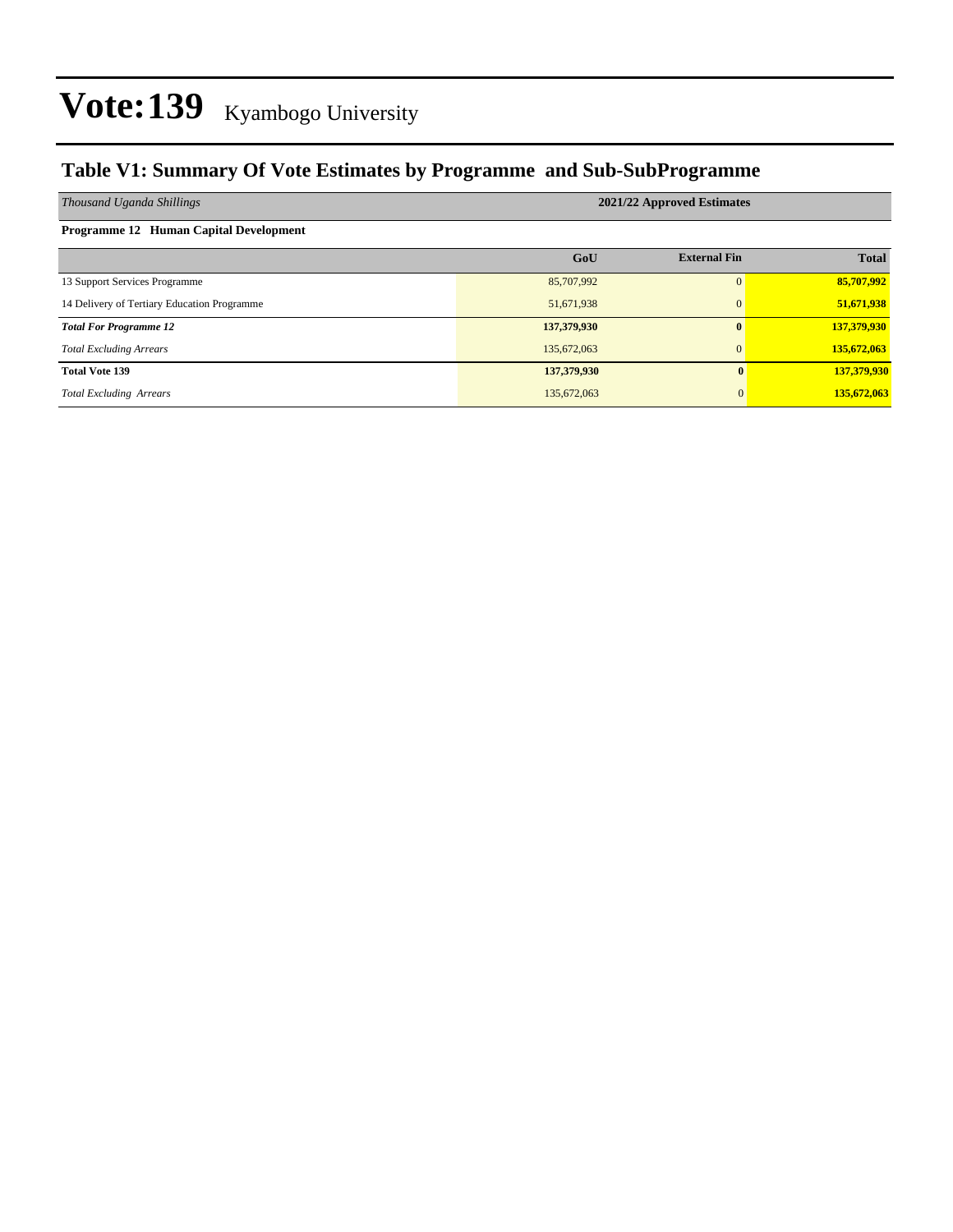### **Table V2: Summary Of Vote Estimates by Sub-SubProgramme,Department and Project**

| Thousand Uganda Shillings                                                 |                  | 2020/21 Approved Budget<br>2021/22 Approved Estimates |                  |              |                  |                               |              |  |  |
|---------------------------------------------------------------------------|------------------|-------------------------------------------------------|------------------|--------------|------------------|-------------------------------|--------------|--|--|
| <b>Sub-SubProgramme 13 Support Services Programme</b>                     |                  |                                                       |                  |              |                  |                               |              |  |  |
| <b>Recurrent Budget Estimates</b>                                         | <b>Wage</b>      | <b>Non-Wage</b>                                       | <b>AIA</b>       | <b>Total</b> | <b>Wage</b>      | <b>Non-Wage</b>               | <b>Total</b> |  |  |
| 02 Central Administration                                                 | 30,219,602       | 47,140,682                                            | $\boldsymbol{0}$ | 77,360,284   | 30,219,602       | 49,191,560                    | 79,411,162   |  |  |
| 14 Academic Registrar                                                     | $\boldsymbol{0}$ | 3,834,173                                             | $\boldsymbol{0}$ | 3,834,173    | $\mathbf{0}$     | 3,713,985                     | 3,713,985    |  |  |
| 15 Library                                                                | $\mathbf{0}$     | 845,000                                               | $\mathbf{0}$     | 845,000      | $\overline{0}$   | 740,000                       | 740,000      |  |  |
| <b>Total Recurrent Budget Estimates for Sub-</b><br><b>SubProgramme</b>   | 30,219,602       | 51,819,855                                            | $\bf{0}$         | 82,039,457   | 30,219,602       | 53,645,545                    | 83,865,147   |  |  |
| <b>Development Budget Estimates</b>                                       | <b>GoU Dev't</b> | <b>External Fin</b>                                   | <b>AIA</b>       | <b>Total</b> |                  | <b>GoU Dev't External Fin</b> | <b>Total</b> |  |  |
| 0369 Development of Kyambogo University                                   | 5,909,020        | $\overline{0}$                                        | $\overline{0}$   | 5,909,020    | 1,000,000        | $\overline{0}$                | 1,000,000    |  |  |
| 1604 Retooling of Kyambogo University                                     | 844,945          | $\boldsymbol{0}$                                      | $\boldsymbol{0}$ | 844,945      | 842,845          | $\overline{0}$                | 842,845      |  |  |
| <b>Total Development Budget Estimates for Sub-</b><br><b>SubProgramme</b> | 6,753,964        | $\bf{0}$                                              | $\bf{0}$         | 6,753,964    | 1,842,845        | $\bf{0}$                      | 1,842,845    |  |  |
|                                                                           | GoU              | <b>External Fin</b>                                   | <b>AIA</b>       | <b>Total</b> | GoU              | <b>External Fin</b>           | <b>Total</b> |  |  |
| <b>Total For Sub-SubProgramme 13</b>                                      | 88,793,421       | $\bf{0}$                                              | $\bf{0}$         | 88,793,421   | 85,707,992       | $\bf{0}$                      | 85,707,992   |  |  |
| <b>Total Excluding Arrears</b>                                            | 88,736,795       | $\boldsymbol{0}$                                      | $\boldsymbol{0}$ | 88,736,795   | 84,000,124       | $\overline{0}$                | 84,000,124   |  |  |
| Sub-SubProgramme 14 Delivery of Tertiary Education Programme              |                  |                                                       |                  |              |                  |                               |              |  |  |
| <b>Recurrent Budget Estimates</b>                                         | <b>Wage</b>      | <b>Non-Wage</b>                                       | <b>AIA</b>       | <b>Total</b> | <b>Wage</b>      | <b>Non-Wage</b>               | <b>Total</b> |  |  |
| 03 Faculty of Arts & Social Sciences                                      | 7,730,775        | 3,979,746                                             | $\overline{0}$   | 11,710,521   | 7,730,775        | 3,980,000                     | 11,710,775   |  |  |
| 04 Faculty of Science                                                     | 6,212,870        | 2,390,000                                             | $\boldsymbol{0}$ | 8,602,870    | 6,212,870        | 2,582,674                     | 8,795,544    |  |  |
| 05 School of Management & Entrepreneurship                                | 1,921,951        | 2,700,000                                             | $\overline{0}$   | 4,621,951    | 1,921,951        | 2,700,000                     | 4,621,951    |  |  |
| 06 Faculty of Engineering                                                 | 4,065,459        | 4,500,000                                             | $\boldsymbol{0}$ | 8,565,459    | 4,065,459        | 4,224,994                     | 8,290,453    |  |  |
| 07 Faculty of Education                                                   | 3,264,053        | 2,275,000                                             | $\mathbf{0}$     | 5,539,053    | 3,264,053        | 2,280,000                     | 5,544,053    |  |  |
| 08 Faculty of Vocational Studies                                          | 3,045,849        | 1,396,400                                             | $\boldsymbol{0}$ | 4,442,249    | 3,045,849        | 1,599,955                     | 4,645,804    |  |  |
| 09 Faculty of Special Needs and Rehabilitation                            | 2,203,876        | 996,500                                               | $\mathbf{0}$     | 3,200,376    | 2,203,876        | 995,768                       | 3,199,644    |  |  |
| 10 Graduate School                                                        | $\boldsymbol{0}$ | 838,442                                               | $\mathbf{0}$     | 838,442      | $\boldsymbol{0}$ | 901,072                       | 901,072      |  |  |
| 11 Affiliations & Extensions                                              | $\boldsymbol{0}$ | 2,482,520                                             | $\boldsymbol{0}$ | 2,482,520    | $\mathbf{0}$     | 2,182,520                     | 2,182,520    |  |  |
| 12 ODEL (Distance e-learning)                                             | $\mathbf{0}$     | 120,000                                               | $\mathbf{0}$     | 120,000      | $\mathbf{0}$     | 120,000                       | 120,000      |  |  |
| 13 DEPE (Distance Education, Primary External)                            | $\boldsymbol{0}$ | 1,691,828                                             | $\boldsymbol{0}$ | 1,691,828    | $\mathbf{0}$     | 1,660,124                     | 1,660,124    |  |  |
| <b>Total Recurrent Budget Estimates for Sub-</b><br><b>SubProgramme</b>   | 28,444,831       | 23,370,437                                            | $\bf{0}$         | 51,815,268   | 28,444,831       | 23,227,107                    | 51,671,938   |  |  |
|                                                                           | GoU              | <b>External Fin</b>                                   | <b>AIA</b>       | <b>Total</b> | GoU              | <b>External Fin</b>           | <b>Total</b> |  |  |
| <b>Total For Sub-SubProgramme 14</b>                                      | 51,815,268       | $\bf{0}$                                              | $\bf{0}$         | 51,815,268   | 51,671,938       | $\bf{0}$                      | 51,671,938   |  |  |
| <b>Total Excluding Arrears</b>                                            | 51,815,268       | $\boldsymbol{0}$                                      | $\boldsymbol{0}$ | 51,815,268   | 51,671,938       | $\mathbf{0}$                  | 51,671,938   |  |  |
| <b>Total Vote 139</b>                                                     | 140,608,689      | $\bf{0}$                                              | $\bf{0}$         | 140,608,689  | 137,379,930      | $\bf{0}$                      | 137,379,930  |  |  |
| <b>Total Excluding Arrears</b>                                            | 140,552,063      | $\mathbf{0}$                                          | $\mathbf{0}$     | 140,552,063  | 135,672,063      | $\overline{0}$                | 135,672,063  |  |  |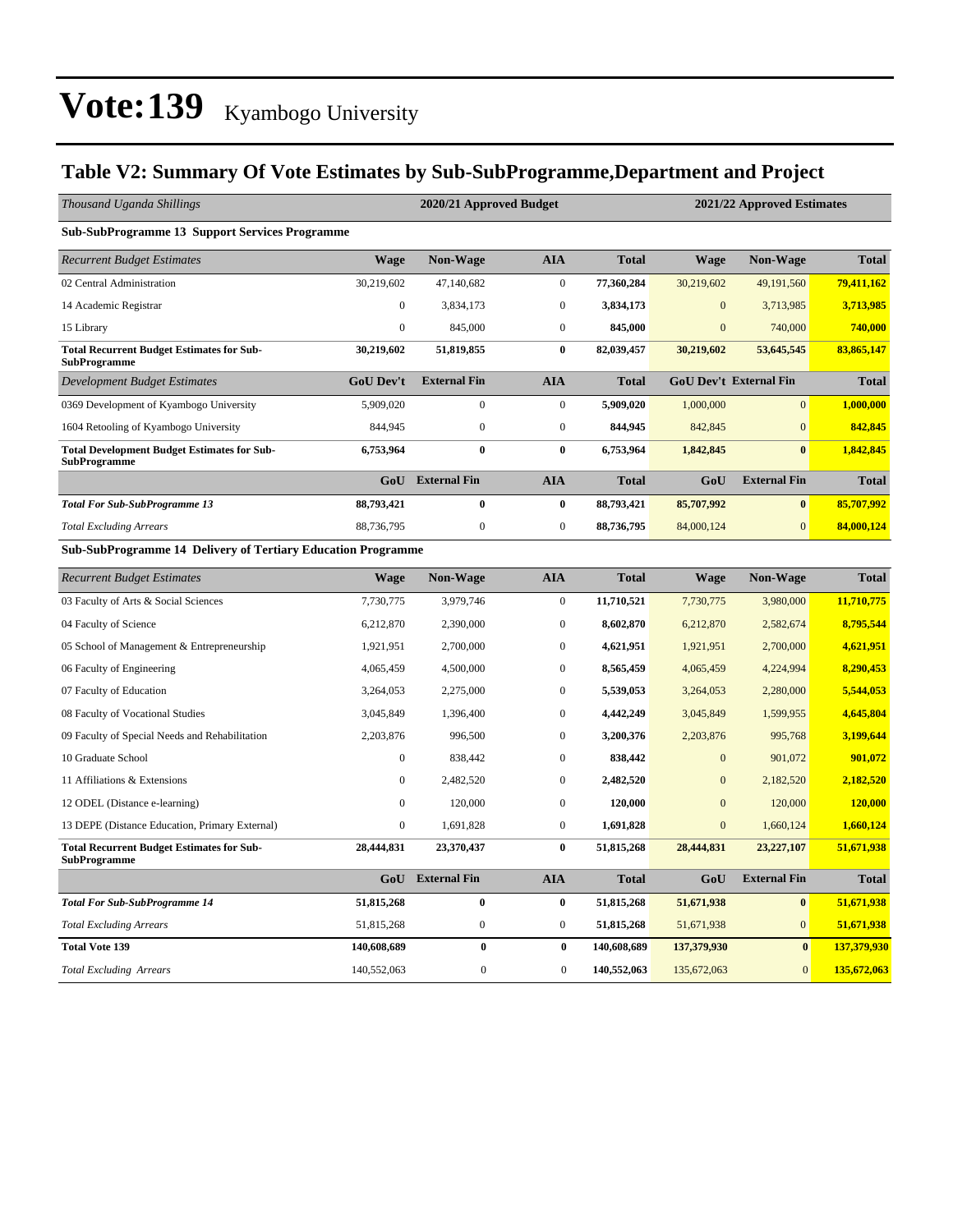### **Table V3: Summary Vote Estimates by Item**

| Thousand Uganda Shillings                                   |              | 2020/21 Approved Budget |                  |              | 2021/22 Approved Estimates |                     |              |
|-------------------------------------------------------------|--------------|-------------------------|------------------|--------------|----------------------------|---------------------|--------------|
|                                                             | GoU          | External Fin            | AIA              | <b>Total</b> | GoU                        | <b>External Fin</b> | <b>Total</b> |
| Employees, Goods and Services (Outputs Provided)            | 133,829,217  | $\bf{0}$                | $\bf{0}$         | 133,829,217  | 133,829,217                | $\bf{0}$            | 133,829,217  |
| 211101 General Staff Salaries                               | 58,664,433   | $\bf{0}$                | $\bf{0}$         | 58,664,433   | 58,664,433                 | $\bf{0}$            | 58,664,433   |
| 211103 Allowances (Inc. Casuals, Temporary)                 | 23, 247, 321 | $\bf{0}$                | $\boldsymbol{0}$ | 23,247,321   | 23,826,602                 | $\bf{0}$            | 23,826,602   |
| 212101 Social Security Contributions                        | 6,386,884    | $\bf{0}$                | $\bf{0}$         | 6,386,884    | 6,994,576                  | $\bf{0}$            | 6,994,576    |
| 212201 Social Security Contributions                        | 152,074      | $\bf{0}$                | 0                | 152,074      | $\bf{0}$                   | $\bf{0}$            | $\bf{0}$     |
| 213001 Medical expenses (To employees)                      | 812,000      | $\bf{0}$                | $\bf{0}$         | 812,000      | 812,000                    | $\bf{0}$            | 812,000      |
| 213002 Incapacity, death benefits and funeral expenses      | 171,288      | $\bf{0}$                | $\bf{0}$         | 171,288      | 171,288                    | $\bf{0}$            | 171,288      |
| 213004 Gratuity Expenses                                    | 2,091,466    | $\bf{0}$                | $\bf{0}$         | 2,091,466    | 3,000,000                  | $\bf{0}$            | 3,000,000    |
| 221001 Advertising and Public Relations                     | 460,800      | $\bf{0}$                | $\bf{0}$         | 460,800      | 412,000                    | $\bf{0}$            | 412,000      |
| 221002 Workshops and Seminars                               | 1,046,065    | $\bf{0}$                | 0                | 1,046,065    | 813,518                    | $\bf{0}$            | 813,518      |
| 221003 Staff Training                                       | 740,312      | $\bf{0}$                | $\bf{0}$         | 740,312      | 697,000                    | $\bf{0}$            | 697,000      |
| 221004 Recruitment Expenses                                 | 22,500       | $\bf{0}$                | $\bf{0}$         | 22,500       | 30,000                     | $\bf{0}$            | 30,000       |
| 221005 Hire of Venue (chairs, projector, etc)               | 194,176      | $\bf{0}$                | 0                | 194,176      | 182,976                    | $\bf{0}$            | 182,976      |
| 221006 Commissions and related charges                      | 1,699,338    | $\bf{0}$                | $\bf{0}$         | 1,699,338    | 1,657,006                  | $\bf{0}$            | 1,657,006    |
| 221007 Books, Periodicals & Newspapers                      | 714,594      | $\bf{0}$                | 0                | 714,594      | 571,600                    | $\bf{0}$            | 571,600      |
| 221008 Computer supplies and Information Technology<br>(TT) | 660,475      | $\bf{0}$                | 0                | 660,475      | 624,348                    | $\bf{0}$            | 624,348      |
| 221009 Welfare and Entertainment                            | 558,782      | $\bf{0}$                | $\bf{0}$         | 558,782      | 531,646                    | $\bf{0}$            | 531,646      |
| 221010 Special Meals and Drinks                             | 30,340       | $\bf{0}$                | $\bf{0}$         | 30,340       | 30,340                     | $\bf{0}$            | 30,340       |
| 221011 Printing, Stationery, Photocopying and Binding       | 4,692,448    | $\bf{0}$                | 0                | 4,692,448    | 4,791,770                  | $\bf{0}$            | 4,791,770    |
| 221012 Small Office Equipment                               | 184,621      | $\bf{0}$                | 0                | 184,621      | 262,335                    | $\bf{0}$            | 262,335      |
| 221014 Bank Charges and other Bank related costs            | 2,000        | $\bf{0}$                | 0                | 2,000        | $\bf{0}$                   | $\bf{0}$            | $\bf{0}$     |
| 221017 Subscriptions                                        | 249,647      | $\bf{0}$                | 0                | 249,647      | 174,347                    | $\bf{0}$            | 174,347      |
| 222001 Telecommunications                                   | 739,993      | $\bf{0}$                | $\bf{0}$         | 739,993      | 779,392                    | $\bf{0}$            | 779,392      |
| 222002 Postage and Courier                                  | 2,400        | $\bf{0}$                | 0                | 2,400        | 4,000                      | $\bf{0}$            | 4,000        |
| 223001 Property Expenses                                    | 4,000        | $\bf{0}$                | $\bf{0}$         | 4,000        | 100,000                    | $\bf{0}$            | 100,000      |
| 223004 Guard and Security services                          | 695,000      | $\bf{0}$                | 0                | 695,000      | 655,000                    | $\bf{0}$            | 655,000      |
| 223005 Electricity                                          | 1,398,000    | $\bf{0}$                | 0                | 1,398,000    | 1,160,000                  | $\bf{0}$            | 1,160,000    |
| 223006 Water                                                | 2,640,000    | $\bf{0}$                | 0                | 2,640,000    | 2,640,000                  | $\bf{0}$            | 2,640,000    |
| 224001 Medical Supplies                                     | 478,512      | $\bf{0}$                | $\boldsymbol{0}$ | 478,512      | 441,150                    | $\bf{0}$            | 441,150      |
| 224004 Cleaning and Sanitation                              | 1,048,750    | $\bf{0}$                | 0                | 1,048,750    | 1,080,870                  | $\bf{0}$            | 1,080,870    |
| 224005 Uniforms, Beddings and Protective Gear               | 329,500      | $\bf{0}$                | 0                | 329,500      | 348,918                    | $\bf{0}$            | 348,918      |
| 224006 Agricultural Supplies                                | 1,715,183    | $\bf{0}$                | $\boldsymbol{0}$ | 1,715,183    | $\bf{0}$                   | $\bf{0}$            | $\bf{0}$     |
| 225001 Consultancy Services- Short term                     | 3,243,054    | $\bf{0}$                | $\bf{0}$         | 3,243,054    | 511,660                    | $\boldsymbol{0}$    | 511,660      |
| 226001 Insurances                                           | 198,000      | $\bf{0}$                | 0                | 198,000      | 114,000                    | $\bf{0}$            | 114,000      |
| 227001 Travel inland                                        | 499,584      | $\bf{0}$                | 0                | 499,584      | 593,452                    | $\bf{0}$            | 593,452      |
| 227002 Travel abroad                                        | 1,343,770    | $\bf{0}$                | $\boldsymbol{0}$ | 1,343,770    | 749,145                    | $\bf{0}$            | 749,145      |
| 227003 Carriage, Haulage, Freight and transport hire        | 10,000       | $\bf{0}$                | 0                | 10,000       | 16,000                     | $\bf{0}$            | 16,000       |
| 227004 Fuel, Lubricants and Oils                            | 831,350      | $\bf{0}$                | $\bf{0}$         | 831,350      | 844,100                    | $\boldsymbol{0}$    | 844,100      |
| 228001 Maintenance - Civil                                  | 686,354      | $\bf{0}$                | 0                | 686,354      | 823,000                    | $\bf{0}$            | 823,000      |
| 228002 Maintenance - Vehicles                               | 303,000      | $\bf{0}$                | $\bf{0}$         | 303,000      | 300,000                    | $\bf{0}$            | 300,000      |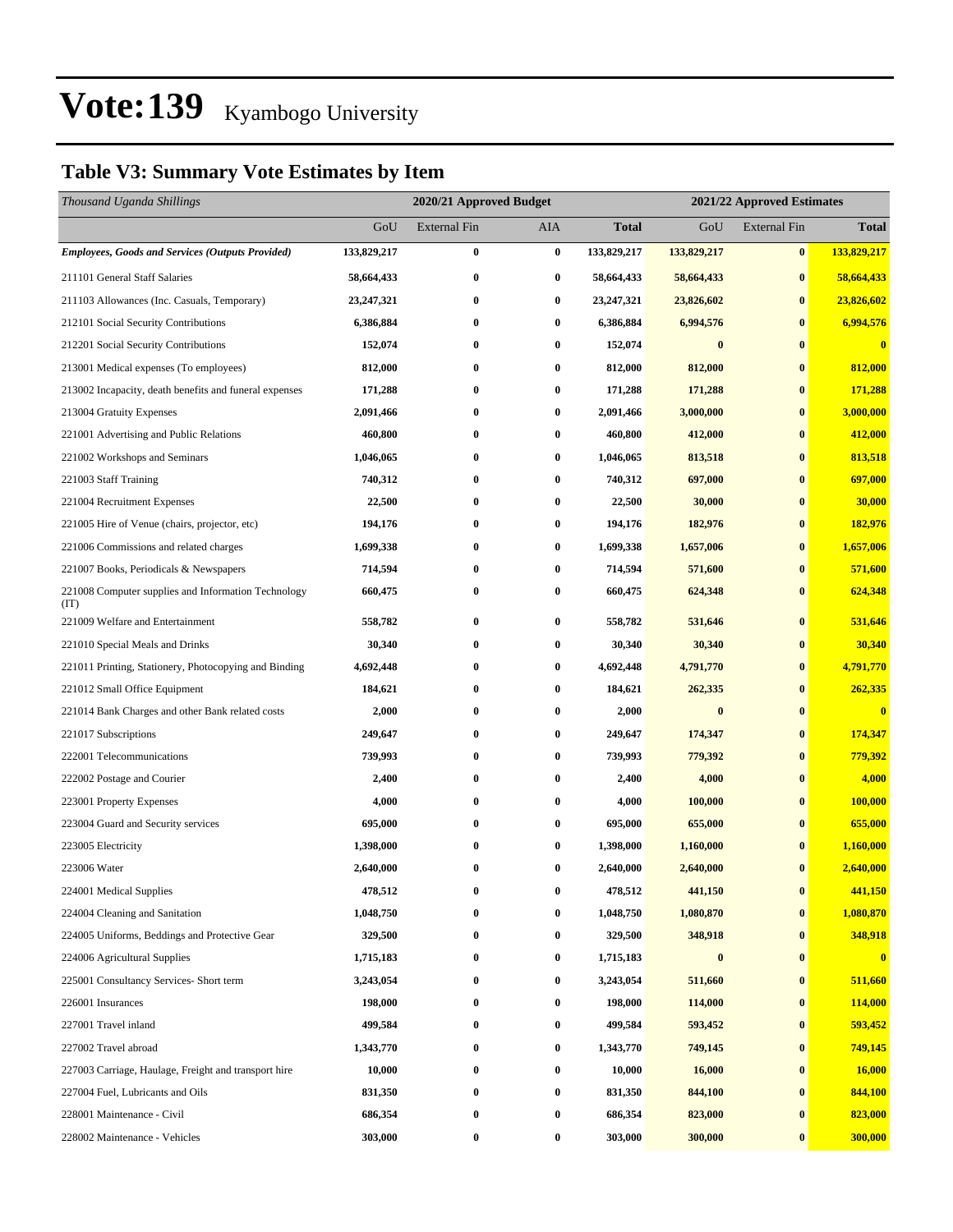| 228003 Maintenance – Machinery, Equipment &<br>Furniture | 772,210     | $\bf{0}$     | $\bf{0}$       | 772,210     | 652,154     | $\vert 0 \vert$ | 652,154      |
|----------------------------------------------------------|-------------|--------------|----------------|-------------|-------------|-----------------|--------------|
| 228004 Maintenance – Other                               | 81,550      | $\bf{0}$     | $\bf{0}$       | 81,550      | 130,105     | $\bf{0}$        | 130,105      |
| 282103 Scholarships and related costs                    | 14,027,443  | $\bf{0}$     | $\bf{0}$       | 14,027,443  | 17,638,486  | $\bf{0}$        | 17,638,486   |
| <b>Investment</b> (Capital Purchases)                    | 6,722,845   | $\bf{0}$     | $\bf{0}$       | 6,722,845   | 1,842,845   | $\mathbf{0}$    | 1,842,845    |
| 312101 Non-Residential Buildings                         | 5,167,901   | $\bf{0}$     | $\bf{0}$       | 5,167,901   | 1,000,000   | $\bf{0}$        | 1,000,000    |
| 312104 Other Structures                                  | 710,000     | $\bf{0}$     | $\bf{0}$       | 710,000     | $\bf{0}$    | $\mathbf{0}$    | $\mathbf{0}$ |
| 312202 Machinery and Equipment                           | 370,600     | $\bf{0}$     | $\bf{0}$       | 370,600     | 228,453     | $\bf{0}$        | 228,453      |
| 312203 Furniture & Fixtures                              | 268,435     | $\bf{0}$     | $\bf{0}$       | 268,435     | 248,997     | $\bf{0}$        | 248,997      |
| 312213 ICT Equipment                                     | 205,910     | $\bf{0}$     | $\bf{0}$       | 205,910     | 365,395     | $\bf{0}$        | 365,395      |
| <b>Arrears</b>                                           | 56,626      | $\bf{0}$     | $\bf{0}$       | 56,626      | 1,707,868   | $\bf{0}$        | 1,707,868    |
| 321605 Domestic arrears (Budgeting)                      | 56,626      | $\bf{0}$     | $\bf{0}$       | 56,626      | 1,265,072   | $\mathbf{0}$    | 1,265,072    |
| 321617 Salary Arrears (Budgeting)                        | $\bf{0}$    | $\bf{0}$     | $\bf{0}$       | $\bf{0}$    | 442,795     | $\bf{0}$        | 442,795      |
| <b>Grand Total Vote 139</b>                              | 140,608,689 | $\bf{0}$     | $\bf{0}$       | 140,608,689 | 137,379,930 | $\bf{0}$        | 137,379,930  |
| <b>Total Excluding Arrears</b>                           | 140,552,063 | $\mathbf{0}$ | $\overline{0}$ | 140,552,063 | 135,672,063 | $\overline{0}$  | 135,672,063  |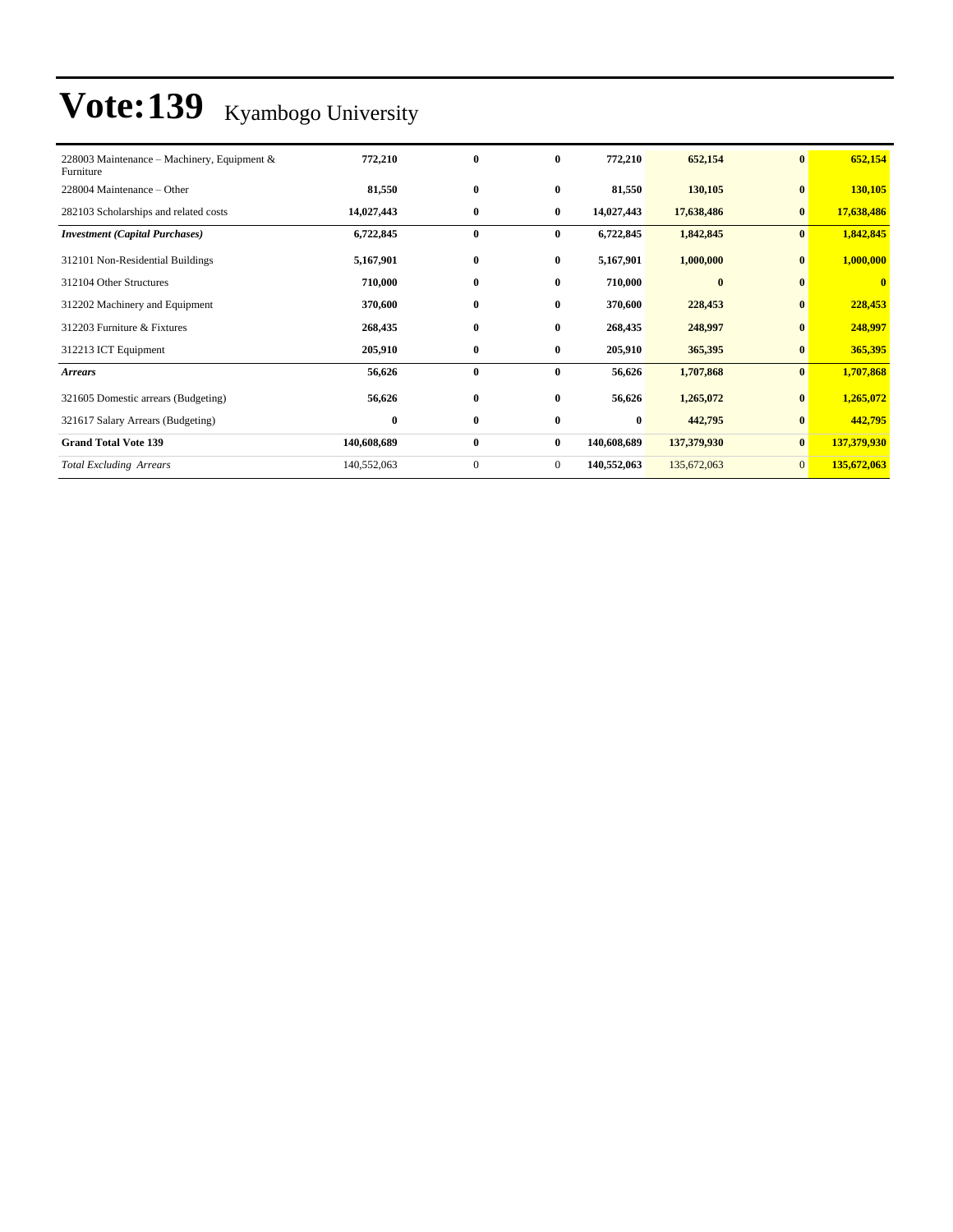### **Table V4: Detailed Estimates by Sub-SubProgramme, Department,Project and Budget Output and Item**

#### *Sub-SubProgrammme 13 Support Services Programme*

*Recurrent Budget Estimates*

#### **Department 02 Central Administration**

| Thousand Uganda Shillings                                |                  | 2020/21 Approved Budget |                  |              | 2021/22 Approved Estimates |              |              |
|----------------------------------------------------------|------------------|-------------------------|------------------|--------------|----------------------------|--------------|--------------|
| <b>Outputs Provided</b>                                  | Wage             | Non Wage                | AIA              | <b>Total</b> | Wage                       | Non Wage     | <b>Total</b> |
| <b>Budget Output 071301 Administrative Services</b>      |                  |                         |                  |              |                            |              |              |
| 211101 General Staff Salaries                            | 30,219,602       | $\boldsymbol{0}$        | $\overline{0}$   | 30,219,602   | 30,219,602                 | $\mathbf{0}$ | 30,219,602   |
| 211103 Allowances (Inc. Casuals, Temporary)              | $\boldsymbol{0}$ | 11,085,132              | $\mathbf{0}$     | 11,085,132   | $\mathbf{0}$               | 11,539,610   | 11,539,610   |
| 212101 Social Security Contributions                     | $\boldsymbol{0}$ | 5,491,990               | $\mathbf{0}$     | 5,491,990    | $\mathbf{0}$               | 5,891,661    | 5,891,661    |
| 213001 Medical expenses (To employees)                   | $\boldsymbol{0}$ | 812,000                 | $\mathbf{0}$     | 812,000      | $\mathbf{0}$               | 812,000      | 812,000      |
| 213002 Incapacity, death benefits and funeral expenses   | $\boldsymbol{0}$ | 171,288                 | $\boldsymbol{0}$ | 171,288      | $\mathbf{0}$               | 171,288      | 171,288      |
| 213004 Gratuity Expenses                                 | $\boldsymbol{0}$ | 2,091,466               | $\overline{0}$   | 2,091,466    | $\mathbf{0}$               | 3,000,000    | 3,000,000    |
| 221001 Advertising and Public Relations                  | $\boldsymbol{0}$ | 297,300                 | $\overline{0}$   | 297,300      | $\mathbf{0}$               | 234,000      | 234,000      |
| 221002 Workshops and Seminars                            | $\boldsymbol{0}$ | 530,918                 | $\mathbf{0}$     | 530,918      | $\mathbf{0}$               | 383,214      | 383,214      |
| 221003 Staff Training                                    | $\boldsymbol{0}$ | 710,312                 | $\mathbf{0}$     | 710,312      | $\mathbf{0}$               | 683,000      | 683,000      |
| 221004 Recruitment Expenses                              | $\boldsymbol{0}$ | 22,500                  | $\mathbf{0}$     | 22,500       | $\mathbf{0}$               | 30,000       | 30,000       |
| 221005 Hire of Venue (chairs, projector, etc)            | $\boldsymbol{0}$ | 1,200                   | $\overline{0}$   | 1,200        | $\mathbf{0}$               | $\mathbf{0}$ | $\bf{0}$     |
| 221006 Commissions and related charges                   | $\boldsymbol{0}$ | 1,350,662               | $\boldsymbol{0}$ | 1,350,662    | $\mathbf{0}$               | 1,317,972    | 1,317,972    |
| 221007 Books, Periodicals & Newspapers                   | $\boldsymbol{0}$ | 15,700                  | $\mathbf{0}$     | 15,700       | $\mathbf{0}$               | 6,000        | 6,000        |
| 221008 Computer supplies and Information Technology (IT) | $\boldsymbol{0}$ | 327,650                 | $\overline{0}$   | 327,650      | $\mathbf{0}$               | 333,711      | 333,711      |
| 221009 Welfare and Entertainment                         | $\boldsymbol{0}$ | 220,520                 | $\mathbf{0}$     | 220,520      | $\mathbf{0}$               | 220,920      | 220,920      |
| 221011 Printing, Stationery, Photocopying and Binding    | $\boldsymbol{0}$ | 2,500,209               | $\mathbf{0}$     | 2,500,209    | $\mathbf{0}$               | 2,448,363    | 2,448,363    |
| 221012 Small Office Equipment                            | $\mathbf{0}$     | 53,321                  | $\mathbf{0}$     | 53,321       | $\mathbf{0}$               | 103,621      | 103,621      |
| 221017 Subscriptions                                     | $\boldsymbol{0}$ | 161,147                 | $\mathbf{0}$     | 161,147      | $\mathbf{0}$               | 119,347      | 119,347      |
| 222001 Telecommunications                                | $\boldsymbol{0}$ | 730,393                 | $\mathbf{0}$     | 730,393      | $\mathbf{0}$               | 748,392      | 748,392      |
| 222002 Postage and Courier                               | $\boldsymbol{0}$ | 2,000                   | $\mathbf{0}$     | 2,000        | $\mathbf{0}$               | 2,000        | 2,000        |
| 223001 Property Expenses                                 | $\boldsymbol{0}$ | 4,000                   | $\overline{0}$   | 4,000        | $\mathbf{0}$               | 100,000      | 100,000      |
| 223004 Guard and Security services                       | $\boldsymbol{0}$ | 695,000                 | $\overline{0}$   | 695,000      | $\mathbf{0}$               | 655,000      | 655,000      |
| 223005 Electricity                                       | $\boldsymbol{0}$ | 1,398,000               | $\mathbf{0}$     | 1,398,000    | $\mathbf{0}$               | 1,160,000    | 1,160,000    |
| 223006 Water                                             | $\boldsymbol{0}$ | 2,640,000               | $\boldsymbol{0}$ | 2,640,000    | $\mathbf{0}$               | 2,640,000    | 2,640,000    |
| 224001 Medical Supplies                                  | $\boldsymbol{0}$ | 478,512                 | $\mathbf{0}$     | 478,512      | $\mathbf{0}$               | 441,150      | 441,150      |
| 224004 Cleaning and Sanitation                           | $\boldsymbol{0}$ | 920,520                 | $\mathbf{0}$     | 920,520      | $\mathbf{0}$               | 931,120      | 931,120      |
| 224005 Uniforms, Beddings and Protective Gear            | $\boldsymbol{0}$ | 305,100                 | $\mathbf{0}$     | 305,100      | $\mathbf{0}$               | 326,518      | 326,518      |
| 224006 Agricultural Supplies                             | $\boldsymbol{0}$ | 18,000                  | $\boldsymbol{0}$ | 18,000       | $\mathbf{0}$               | $\mathbf{0}$ | $\bf{0}$     |
| 225001 Consultancy Services- Short term                  | $\boldsymbol{0}$ | 3,236,394               | $\overline{0}$   | 3,236,394    | $\boldsymbol{0}$           | 505,000      | 505,000      |
| 226001 Insurances                                        | $\boldsymbol{0}$ | 150,000                 | $\boldsymbol{0}$ | 150,000      | $\boldsymbol{0}$           | 100,000      | 100,000      |
| 227001 Travel inland                                     | $\boldsymbol{0}$ | 215,741                 | $\boldsymbol{0}$ | 215,741      | $\mathbf{0}$               | 291,246      | 291,246      |
| 227002 Travel abroad                                     | $\boldsymbol{0}$ | 947,370                 | $\boldsymbol{0}$ | 947,370      | $\boldsymbol{0}$           | 529,145      | 529,145      |
| 227003 Carriage, Haulage, Freight and transport hire     | $\boldsymbol{0}$ | $\boldsymbol{0}$        | $\boldsymbol{0}$ | $\bf{0}$     | $\mathbf{0}$               | 2,000        | 2,000        |
| 227004 Fuel, Lubricants and Oils                         | $\boldsymbol{0}$ | 831,350                 | $\boldsymbol{0}$ | 831,350      | $\boldsymbol{0}$           | 844,100      | 844,100      |
| 228001 Maintenance - Civil                               | $\boldsymbol{0}$ | 628,354                 | $\boldsymbol{0}$ | 628,354      | $\boldsymbol{0}$           | 765,000      | 765,000      |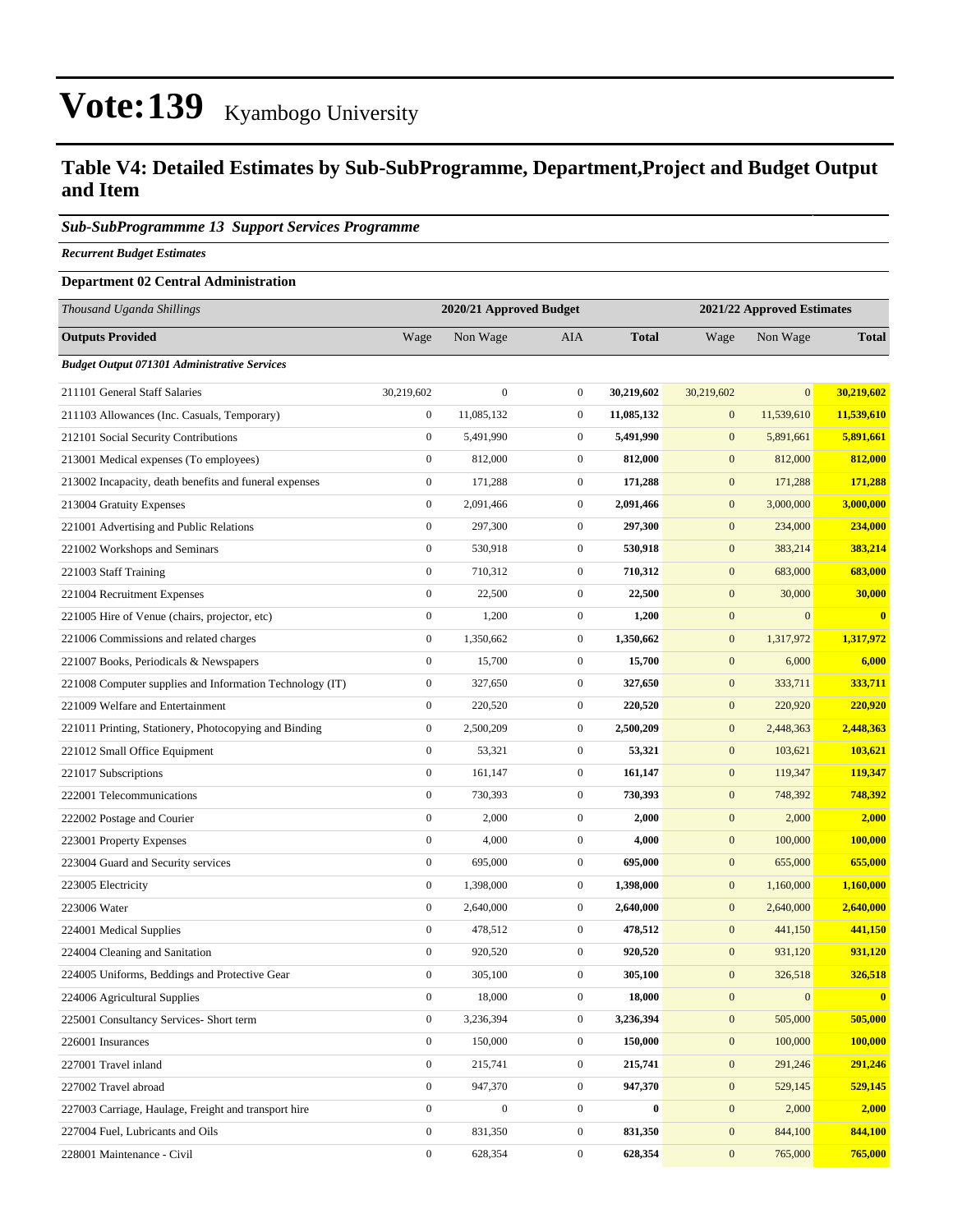| 228002 Maintenance - Vehicles                                  | $\boldsymbol{0}$ | 300,000                 | $\mathbf{0}$     | 300,000      | $\mathbf{0}$          | 300,000                    | 300,000      |
|----------------------------------------------------------------|------------------|-------------------------|------------------|--------------|-----------------------|----------------------------|--------------|
| 228003 Maintenance - Machinery, Equipment & Furniture          | $\boldsymbol{0}$ | 557,610                 | $\mathbf{0}$     | 557,610      | $\boldsymbol{0}$      | 518,154                    | 518,154      |
| 228004 Maintenance – Other                                     | $\boldsymbol{0}$ | 27,550                  | $\mathbf{0}$     | 27,550       | $\mathbf{0}$          | 46,850                     | 46,850       |
| 282103 Scholarships and related costs                          | $\boldsymbol{0}$ | 7,185,966               | $\mathbf{0}$     | 7,185,966    | $\boldsymbol{0}$      | 9,283,310                  | 9,283,310    |
| <b>Total Cost of Budget Output 01</b>                          | 30,219,602       | 47,115,175              | 0                | 77,334,777   | 30,219,602            | 47,483,692                 | 77,703,294   |
| <b>Total Cost Of Outputs Provided</b>                          | 30,219,602       | 47, 115, 175            | $\bf{0}$         | 77,334,777   | 30,219,602            | 47,483,692                 | 77,703,294   |
| <b>Arrears</b>                                                 | Wage             | Non Wage                | AIA              | <b>Total</b> | Wage                  | Non Wage                   | <b>Total</b> |
| <b>Budget Output 071399 Arrears</b>                            |                  |                         |                  |              |                       |                            |              |
| 321605 Domestic arrears (Budgeting)                            | $\boldsymbol{0}$ | 25,507                  | $\mathbf{0}$     | 25,507       | $\mathbf{0}$          | 1,265,072                  | 1,265,072    |
| 321617 Salary Arrears (Budgeting)                              | $\boldsymbol{0}$ | $\mathbf{0}$            | $\mathbf{0}$     | $\bf{0}$     | $\mathbf{0}$          | 442,795                    | 442,795      |
| <b>Total Cost of Budget Output 99</b>                          | 0                | 25,507                  | 0                | 25,507       | $\boldsymbol{\theta}$ | 1,707,868                  | 1,707,868    |
| <b>Total Cost Of Arrears</b>                                   | $\bf{0}$         | 25,507                  | $\bf{0}$         | 25,507       | $\bf{0}$              | 1,707,868                  | 1,707,868    |
| <b>Total Cost for Department 02</b>                            | 30,219,602       | 47,140,682              | $\bf{0}$         | 77,360,284   | 30,219,602            | 49,191,560                 | 79,411,162   |
| <b>Total Excluding Arrears</b>                                 | 30,219,602       | 47,115,175              | $\boldsymbol{0}$ | 77,334,777   | 30,219,602            | 47,483,692                 | 77,703,294   |
| Department 14 Academic Registrar                               |                  |                         |                  |              |                       |                            |              |
| Thousand Uganda Shillings                                      |                  | 2020/21 Approved Budget |                  |              |                       | 2021/22 Approved Estimates |              |
| <b>Outputs Provided</b>                                        | Wage             | Non Wage                | AIA              | <b>Total</b> | Wage                  | Non Wage                   | <b>Total</b> |
| <b>Budget Output 071309 Academic Affairs (Inc.Convocation)</b> |                  |                         |                  |              |                       |                            |              |
| 211103 Allowances (Inc. Casuals, Temporary)                    | $\boldsymbol{0}$ | 1,305,551               | $\mathbf{0}$     | 1,305,551    | $\boldsymbol{0}$      | 1,255,550                  | 1,255,550    |
| 221001 Advertising and Public Relations                        | $\boldsymbol{0}$ | 100,000                 | $\mathbf{0}$     | 100,000      | $\boldsymbol{0}$      | 100,000                    | 100,000      |
| 221002 Workshops and Seminars                                  | $\boldsymbol{0}$ | $\mathbf{0}$            | $\mathbf{0}$     | $\bf{0}$     | $\boldsymbol{0}$      | 20,000                     | 20,000       |
| 221003 Staff Training                                          | $\boldsymbol{0}$ | 30,000                  | $\mathbf{0}$     | 30,000       | $\boldsymbol{0}$      | $\mathbf{0}$               | $\bf{0}$     |
| 221005 Hire of Venue (chairs, projector, etc)                  | $\boldsymbol{0}$ | 192,976                 | $\mathbf{0}$     | 192,976      | $\boldsymbol{0}$      | 182,976                    | 182,976      |
| 221006 Commissions and related charges                         | $\boldsymbol{0}$ | 110,000                 | $\mathbf{0}$     | 110,000      | $\boldsymbol{0}$      | 110,000                    | 110,000      |
| 221008 Computer supplies and Information Technology (IT)       | $\boldsymbol{0}$ | 71,425                  | $\mathbf{0}$     | 71,425       | $\boldsymbol{0}$      | 71,237                     | 71,237       |
| 221009 Welfare and Entertainment                               | $\boldsymbol{0}$ | 157,360                 | $\mathbf{0}$     | 157,360      | $\boldsymbol{0}$      | 139,360                    | 139,360      |
| 221011 Printing, Stationery, Photocopying and Binding          | $\boldsymbol{0}$ | 1,030,835               | $\mathbf{0}$     | 1,030,835    | $\boldsymbol{0}$      | 1,030,835                  | 1,030,835    |
| 221012 Small Office Equipment                                  | $\boldsymbol{0}$ | 20,510                  | $\mathbf{0}$     | 20,510       | $\boldsymbol{0}$      | 30,510                     | 30,510       |
| 221017 Subscriptions                                           | $\boldsymbol{0}$ | 32,000                  | $\mathbf{0}$     | 32,000       | $\mathbf{0}$          | $\mathbf{0}$               | $\mathbf{0}$ |
| 222001 Telecommunications                                      | $\boldsymbol{0}$ | $\boldsymbol{0}$        | $\overline{0}$   | $\bf{0}$     | $\mathbf{0}$          | 22,000                     | 22,000       |
| 224004 Cleaning and Sanitation                                 | $\boldsymbol{0}$ | 8,000                   | $\mathbf{0}$     | 8,000        | $\mathbf{0}$          | 8,000                      | 8,000        |
| 227001 Travel inland                                           | $\boldsymbol{0}$ | 37,000                  | $\boldsymbol{0}$ | 37,000       | $\boldsymbol{0}$      | 37,000                     | 37,000       |
| 227002 Travel abroad                                           | $\boldsymbol{0}$ | 90,000                  | $\boldsymbol{0}$ | 90,000       | $\mathbf{0}$          | 58,000                     | 58,000       |
| 228003 Maintenance – Machinery, Equipment & Furniture          | $\boldsymbol{0}$ | 10,000                  | $\mathbf{0}$     | 10,000       | $\boldsymbol{0}$      | 10,000                     | 10,000       |
| 228004 Maintenance – Other                                     | $\boldsymbol{0}$ | 5,000                   | $\boldsymbol{0}$ | 5,000        | $\boldsymbol{0}$      | 5,000                      | 5,000        |
| 282103 Scholarships and related costs                          | $\boldsymbol{0}$ | 633,517                 | $\boldsymbol{0}$ | 633,517      | $\boldsymbol{0}$      | 633,518                    | 633,518      |
| <b>Total Cost of Budget Output 09</b>                          | 0                | 3,834,173               | 0                | 3,834,173    | $\boldsymbol{\theta}$ | 3,713,985                  | 3,713,985    |
| <b>Total Cost Of Outputs Provided</b>                          | $\bf{0}$         | 3,834,173               | $\bf{0}$         | 3,834,173    | $\bf{0}$              | 3,713,985                  | 3,713,985    |
| <b>Total Cost for Department 14</b>                            | $\bf{0}$         | 3,834,173               | $\bf{0}$         | 3,834,173    | $\bf{0}$              | 3,713,985                  | 3,713,985    |
| <b>Total Excluding Arrears</b>                                 | $\boldsymbol{0}$ | 3,834,173               | $\boldsymbol{0}$ | 3,834,173    | $\boldsymbol{0}$      | 3,713,985                  | 3,713,985    |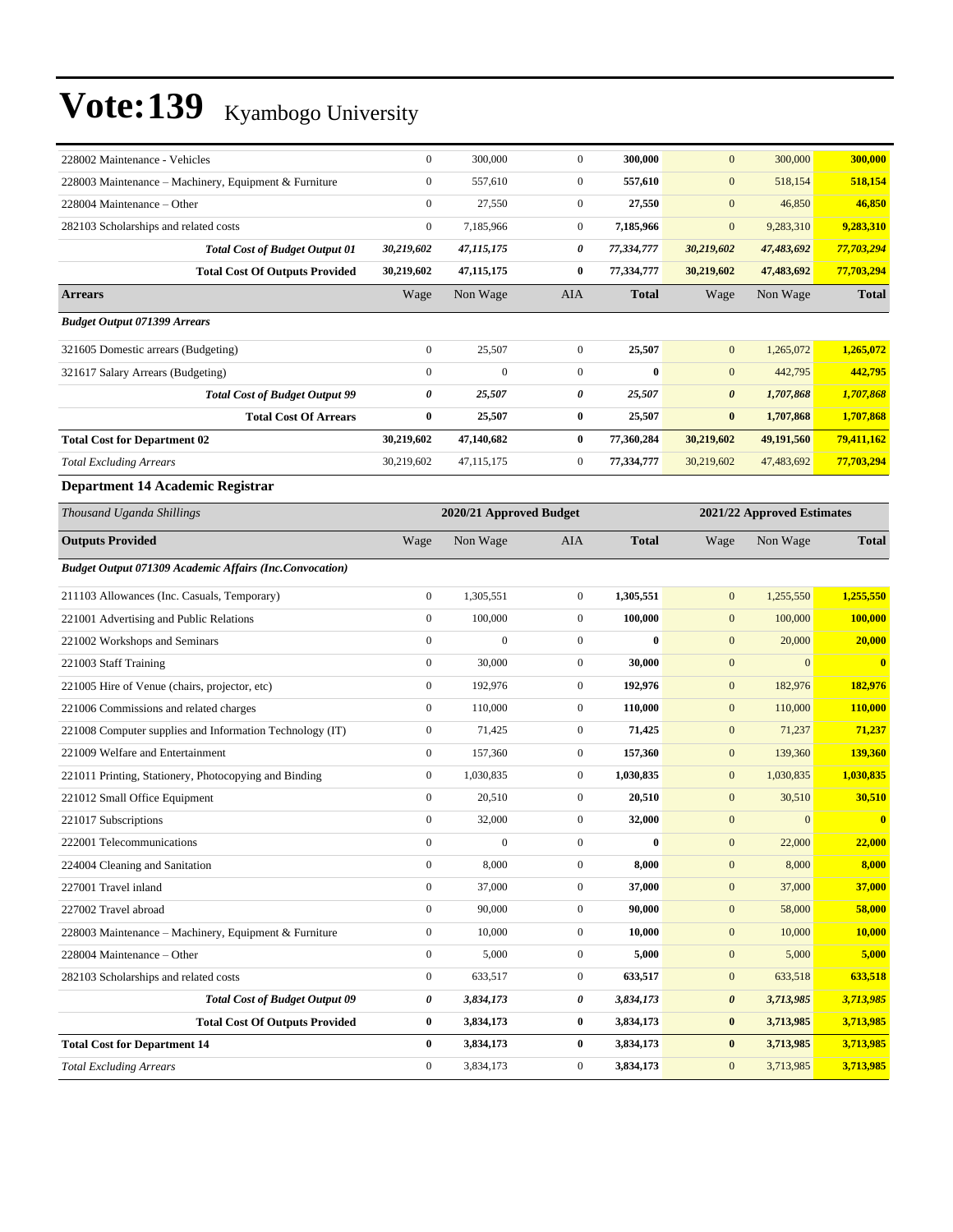### **Department 15 Library**

| Thousand Uganda Shillings                                |                  | 2020/21 Approved Budget |                  | 2021/22 Approved Estimates |                       |              |                         |
|----------------------------------------------------------|------------------|-------------------------|------------------|----------------------------|-----------------------|--------------|-------------------------|
| <b>Outputs Provided</b>                                  | Wage             | Non Wage                | <b>AIA</b>       | <b>Total</b>               | Wage                  | Non Wage     | <b>Total</b>            |
| <b>Budget Output 071310 Library Affairs</b>              |                  |                         |                  |                            |                       |              |                         |
| 211103 Allowances (Inc. Casuals, Temporary)              | $\mathbf{0}$     | 77,400                  | $\mathbf{0}$     | 77,400                     | $\mathbf{0}$          | 77,400       | 77,400                  |
| 212101 Social Security Contributions                     | $\mathbf{0}$     | 7,000                   | $\boldsymbol{0}$ | 7,000                      | $\mathbf{0}$          | 7,000        | 7,000                   |
| 221001 Advertising and Public Relations                  | $\mathbf{0}$     | 5.000                   | $\overline{0}$   | 5,000                      | $\mathbf{0}$          | 5,000        | 5.000                   |
| 221002 Workshops and Seminars                            | $\mathbf{0}$     | 18,200                  | $\overline{0}$   | 18,200                     | $\mathbf{0}$          | 18,200       | 18,200                  |
| 221006 Commissions and related charges                   | $\boldsymbol{0}$ | 6,000                   | $\boldsymbol{0}$ | 6,000                      | $\mathbf{0}$          | 6,000        | 6,000                   |
| 221007 Books, Periodicals & Newspapers                   | $\mathbf{0}$     | 600,000                 | $\overline{0}$   | 600,000                    | $\mathbf{0}$          | 495,000      | 495,000                 |
| 221008 Computer supplies and Information Technology (IT) | $\mathbf{0}$     | 7,000                   | $\overline{0}$   | 7,000                      | $\mathbf{0}$          | 5,000        | 5,000                   |
| 221009 Welfare and Entertainment                         | $\mathbf{0}$     | 8,000                   | $\overline{0}$   | 8,000                      | $\mathbf{0}$          | 10,000       | 10,000                  |
| 221011 Printing, Stationery, Photocopying and Binding    | $\mathbf{0}$     | 10,000                  | $\mathbf{0}$     | 10,000                     | $\mathbf{0}$          | 12,447       | 12,447                  |
| 221012 Small Office Equipment                            | $\mathbf{0}$     | 6,000                   | $\overline{0}$   | 6,000                      | $\mathbf{0}$          | 9,363        | 9,363                   |
| 221017 Subscriptions                                     | $\mathbf{0}$     | 25,000                  | $\overline{0}$   | 25,000                     | $\mathbf{0}$          | 25,000       | 25,000                  |
| 222002 Postage and Courier                               | $\mathbf{0}$     | 400                     | $\mathbf{0}$     | 400                        | $\mathbf{0}$          | $\mathbf{0}$ | $\overline{\mathbf{0}}$ |
| 224004 Cleaning and Sanitation                           | $\mathbf{0}$     | 12,000                  | $\boldsymbol{0}$ | 12,000                     | $\mathbf{0}$          | 12,000       | 12,000                  |
| 227001 Travel inland                                     | $\mathbf{0}$     | 10,000                  | $\boldsymbol{0}$ | 10,000                     | $\mathbf{0}$          | 9,590        | 9,590                   |
| 227002 Travel abroad                                     | $\mathbf{0}$     | 10,000                  | $\overline{0}$   | 10,000                     | $\mathbf{0}$          | $\mathbf{0}$ | $\overline{\mathbf{0}}$ |
| 227003 Carriage, Haulage, Freight and transport hire     | $\mathbf{0}$     | 10,000                  | $\mathbf{0}$     | 10,000                     | $\mathbf{0}$          | 10,000       | 10,000                  |
| 228001 Maintenance - Civil                               | $\mathbf{0}$     | 23,000                  | $\mathbf{0}$     | 23,000                     | $\mathbf{0}$          | 28,000       | 28,000                  |
| 228003 Maintenance - Machinery, Equipment & Furniture    | $\mathbf{0}$     | 10,000                  | $\overline{0}$   | 10,000                     | $\mathbf{0}$          | $\Omega$     | $\overline{\mathbf{0}}$ |
| 228004 Maintenance – Other                               | $\mathbf{0}$     | $\overline{0}$          | $\overline{0}$   | $\bf{0}$                   | $\mathbf{0}$          | 10,000       | 10,000                  |
| <b>Total Cost of Budget Output 10</b>                    | 0                | 845,000                 | 0                | 845,000                    | $\boldsymbol{\theta}$ | 740,000      | 740,000                 |
| <b>Total Cost Of Outputs Provided</b>                    | $\bf{0}$         | 845,000                 | $\bf{0}$         | 845,000                    | $\bf{0}$              | 740,000      | 740,000                 |
| <b>Total Cost for Department 15</b>                      | $\bf{0}$         | 845,000                 | $\bf{0}$         | 845,000                    | $\bf{0}$              | 740,000      | 740,000                 |
| <b>Total Excluding Arrears</b>                           | $\mathbf{0}$     | 845,000                 | $\overline{0}$   | 845,000                    | $\mathbf{0}$          | 740,000      | 740,000                 |

*Development Budget Estimates*

### **Project 0369 Development of Kyambogo University**

| Thousand Uganda Shillings                                                          |                                                             | 2020/21 Approved Budget |              |                               | 2021/22 Approved Estimates |                       |              |  |
|------------------------------------------------------------------------------------|-------------------------------------------------------------|-------------------------|--------------|-------------------------------|----------------------------|-----------------------|--------------|--|
| <b>Capital Purchases</b>                                                           | <b>GoU Dev't External Fin</b><br><b>AIA</b><br><b>Total</b> |                         |              | <b>GoU Dev't External Fin</b> |                            | <b>Total</b>          |              |  |
| <b>Budget Output 071372 Government Buildings and Administrative Infrastructure</b> |                                                             |                         |              |                               |                            |                       |              |  |
| 312101 Non-Residential Buildings                                                   | 5,167,901                                                   | $\mathbf{0}$            | $\mathbf{0}$ | 5.167.901                     | 1,000,000                  | $\mathbf{0}$          | 1,000,000    |  |
| <b>Total Cost Of Budget Output 071372</b>                                          | 5,167,901                                                   | 0                       | 0            | 5.167.901                     | 1,000,000                  | $\boldsymbol{\theta}$ | 1,000,000    |  |
| <b>Budget Output 071379 Acquisition of Other Capital Assets</b>                    |                                                             |                         |              |                               |                            |                       |              |  |
| 312104 Other Structures                                                            | 710,000                                                     | $\Omega$                | $\Omega$     | 710.000                       | $\mathbf{0}$               | $\mathbf{0}$          | $\mathbf{0}$ |  |
| Total Cost Of Budget Output 071379                                                 | 710,000                                                     | 0                       | 0            | 710,000                       | $\boldsymbol{\theta}$      | $\boldsymbol{\theta}$ | $\theta$     |  |
| <b>Total Cost for Capital Purchases</b>                                            | 5,877,901                                                   | $\mathbf{0}$            | $\mathbf{0}$ | 5,877,901                     | 1,000,000                  | $\overline{0}$        | 1.000.000    |  |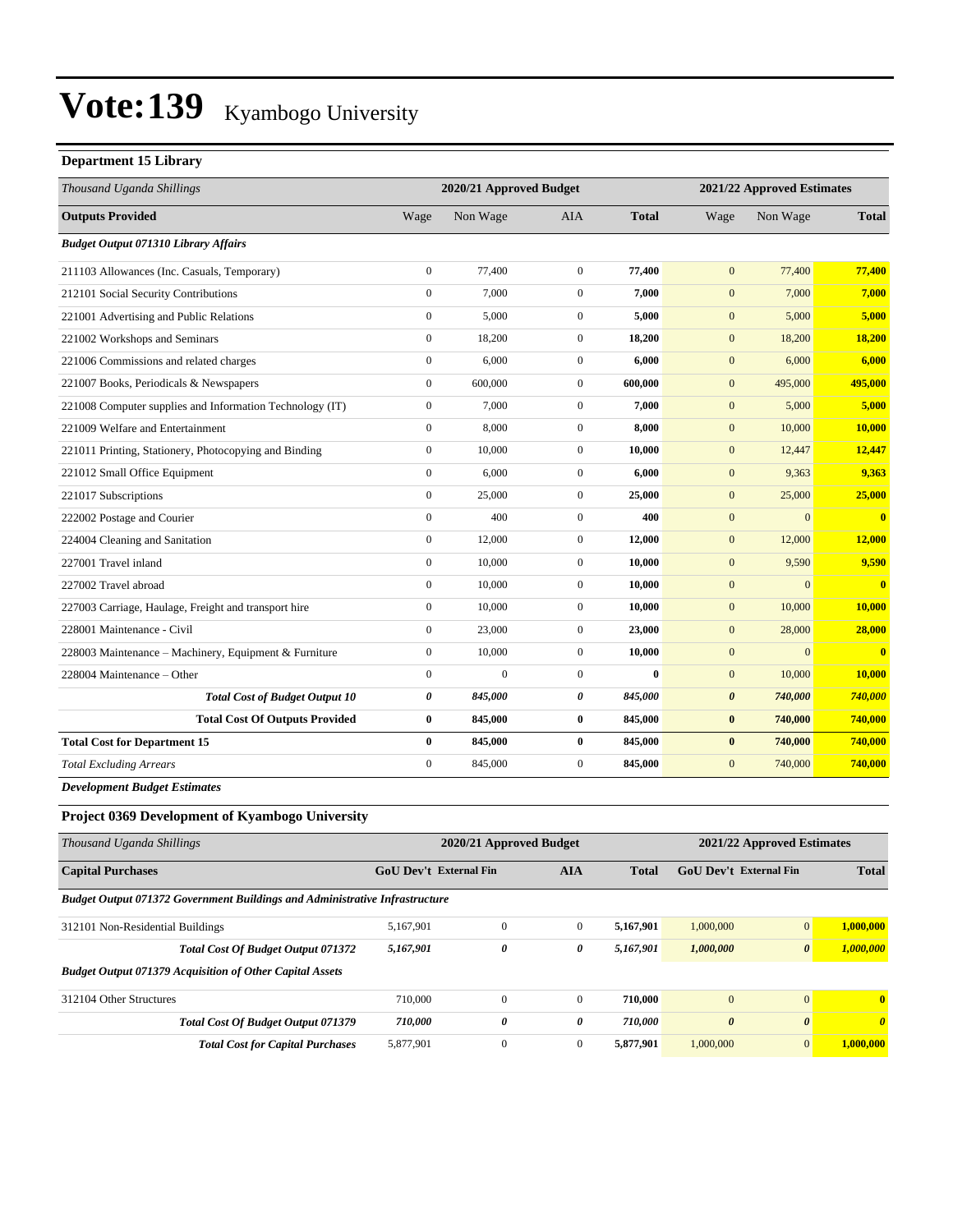| <b>Arrears</b>                                                                | <b>GoU Dev't External Fin</b> |                         | <b>AIA</b>     | <b>Total</b> | <b>GoU Dev't External Fin</b> |                       | <b>Total</b>                     |
|-------------------------------------------------------------------------------|-------------------------------|-------------------------|----------------|--------------|-------------------------------|-----------------------|----------------------------------|
| <b>Budget Output 071399 Arrears</b>                                           |                               |                         |                |              |                               |                       |                                  |
| 321605 Domestic arrears (Budgeting)                                           | 31,119                        | $\overline{0}$          | $\mathbf{0}$   | 31,119       | $\mathbf{0}$                  | $\overline{0}$        | $\overline{\mathbf{0}}$          |
| <b>Total Cost Of Budget Output 071399</b>                                     | 31,119                        | 0                       | 0              | 31,119       | $\boldsymbol{\theta}$         | $\boldsymbol{\theta}$ | $\overline{\boldsymbol{\theta}}$ |
| <b>Total Cost for Arrears</b>                                                 | 31,119                        | $\overline{0}$          | $\overline{0}$ | 31,119       | $\mathbf{0}$                  | $\overline{0}$        | $\overline{0}$                   |
| <b>Total Cost for Project: 0369</b>                                           | 5,909,020                     | $\overline{0}$          | $\overline{0}$ | 5,909,020    | 1,000,000                     | $\overline{0}$        | 1,000,000                        |
| <b>Total Excluding Arrears</b>                                                | 5,877,901                     | $\boldsymbol{0}$        | $\overline{0}$ | 5,877,901    | 1,000,000                     | $\vert 0 \vert$       | 1,000,000                        |
| <b>Project 1604 Retooling of Kyambogo University</b>                          |                               |                         |                |              |                               |                       |                                  |
| Thousand Uganda Shillings                                                     |                               | 2020/21 Approved Budget |                |              | 2021/22 Approved Estimates    |                       |                                  |
| <b>Capital Purchases</b>                                                      | <b>GoU Dev't External Fin</b> |                         | <b>AIA</b>     | <b>Total</b> | <b>GoU Dev't External Fin</b> |                       | <b>Total</b>                     |
| Budget Output 071376 Purchase of Office and ICT Equipment, including Software |                               |                         |                |              |                               |                       |                                  |
| 312213 ICT Equipment                                                          | 205,910                       | $\overline{0}$          | $\overline{0}$ | 205,910      | 365,395                       | $\mathbf{0}$          | 365,395                          |
| Total Cost Of Budget Output 071376                                            | 205,910                       | 0                       | 0              | 205,910      | 365,395                       | $\boldsymbol{\theta}$ | 365,395                          |
| <b>Budget Output 071377 Purchase of Specialised Machinery &amp; Equipment</b> |                               |                         |                |              |                               |                       |                                  |
| 312202 Machinery and Equipment                                                | 370,600                       | $\mathbf{0}$            | $\Omega$       | 370,600      | 228,453                       | $\overline{0}$        | 228,453                          |

312203 Furniture & Fixtures 268,435 0 0 **268,435** 248,997 0 **248,997**

*Total Cost for Project: 1604* 844,945 0 0 **844,945** 842,845 0 **842,845** *Total Excluding Arrears* 844,945 0 0 **844,945** 842,845 0 **842,845**

**Total Cost for Sub-SubProgramme 13 88,793,421 0 0 88,793,421 85,707,992 0 85,707,992** *Total Excluding Arrears* 88,793,421 0 0 **88,793,421** 84,000,124 0 **84,000,124**

*Total Cost Of Budget Output 071377 370,600 0 0 370,600 228,453 0 228,453*

*Total Cost Of Budget Output 071378 268,435 0 0 268,435 248,997 0 248,997 Total Cost for Capital Purchases* 844,945 0 0 **844,945** 842,845 0 **842,845**

**GoU External Fin AIA Total GoU External Fin Total**

#### *Sub-SubProgrammme 14 Delivery of Tertiary Education Programme*

*Budget Output 071378 Purchase of Office and Residential Furniture and Fittings*

*Recurrent Budget Estimates*

#### **Department 03 Faculty of Arts & Social Sciences**

| Thousand Uganda Shillings                                 | 2020/21 Approved Budget |              |                |              |                       | 2021/22 Approved Estimates |              |  |
|-----------------------------------------------------------|-------------------------|--------------|----------------|--------------|-----------------------|----------------------------|--------------|--|
| <b>Outputs Provided</b>                                   | Wage                    | Non Wage     | <b>AIA</b>     | <b>Total</b> | Wage                  | Non Wage                   | <b>Total</b> |  |
| <b>Budget Output 071401 Teaching and Training</b>         |                         |              |                |              |                       |                            |              |  |
| 211101 General Staff Salaries                             | 7,730,775               | $\mathbf{0}$ | $\mathbf{0}$   | 7,730,775    | 7,730,775             | $\vert 0 \vert$            | 7,730,775    |  |
| 211103 Allowances (Inc. Casuals, Temporary)               | $\mathbf{0}$            | 2,429,761    | $\overline{0}$ | 2,429,761    | $\mathbf{0}$          | 2,709,660                  | 2,709,660    |  |
| 212101 Social Security Contributions                      | $\overline{0}$          | 351,393      | $\overline{0}$ | 351,393      | $\mathbf{0}$          | 280,000                    | 280,000      |  |
| 221002 Workshops and Seminars                             | $\mathbf{0}$            | 91,000       | $\overline{0}$ | 91,000       | $\mathbf{0}$          | 80,000                     | 80,000       |  |
| 221007 Books, Periodicals & Newspapers                    | $\mathbf{0}$            | 55,000       | $\overline{0}$ | 55,000       | $\mathbf{0}$          | 30,000                     | 30,000       |  |
| 221011 Printing, Stationery, Photocopying and Binding     | $\overline{0}$          | 241,253      | $\overline{0}$ | 241,253      | $\mathbf{0}$          | 70,000                     | 70,000       |  |
| <b>Total Cost of Budget Output 01</b>                     | 7,730,775               | 3,168,406    | 0              | 10,899,181   | 7,730,775             | 3,169,660                  | 10,900,435   |  |
| <b>Budget Output 071402 Research and Graduate Studies</b> |                         |              |                |              |                       |                            |              |  |
| 282103 Scholarships and related costs                     | $\mathbf{0}$            | 480,500      | $\overline{0}$ | 480,500      | $\mathbf{0}$          | 550,500                    | 550,500      |  |
| <b>Total Cost of Budget Output 02</b>                     | 0                       | 480,500      | 0              | 480,500      | $\boldsymbol{\theta}$ | 550,500                    | 550,500      |  |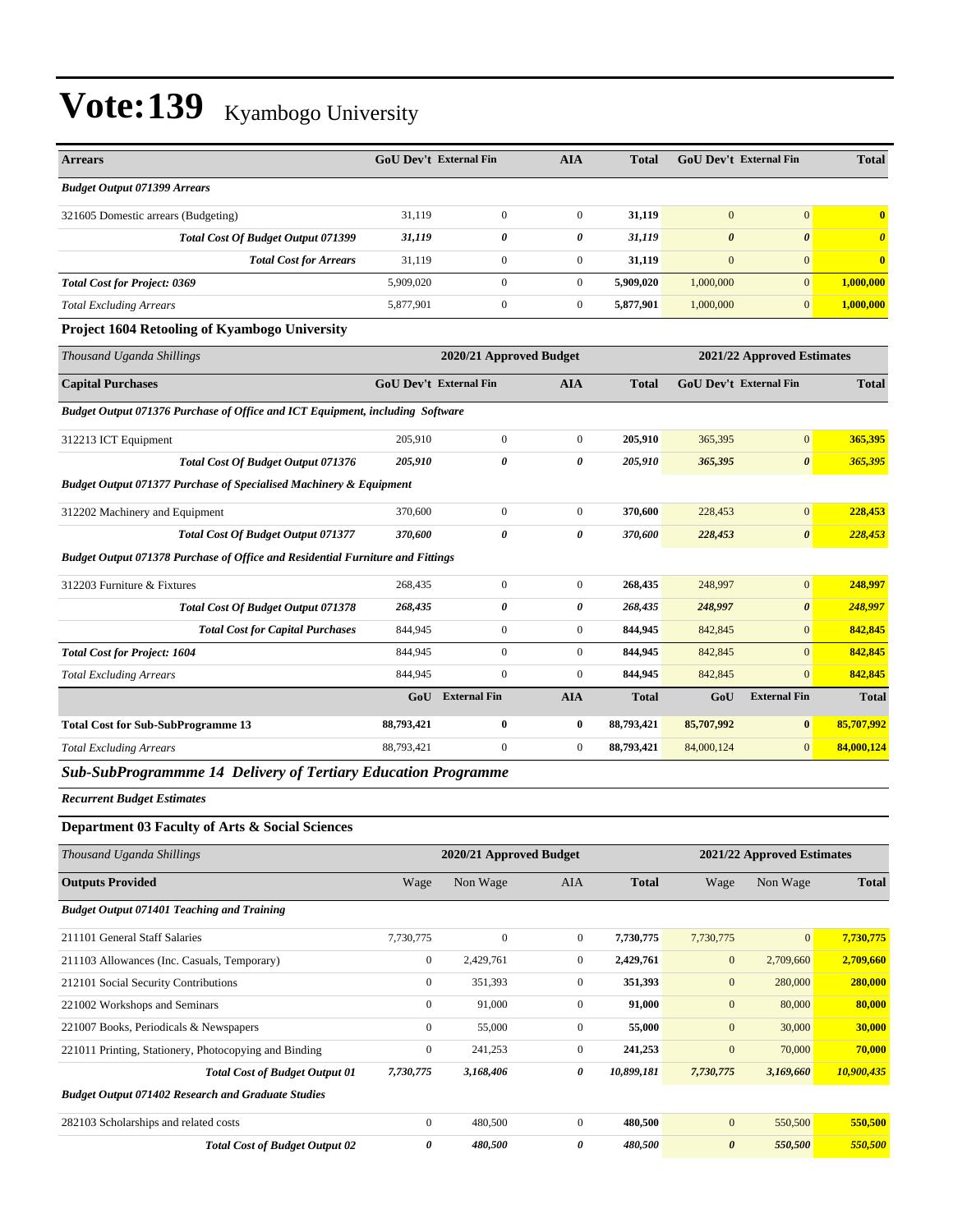#### *Budget Output 071406 Administration and Support Services*

| 211103 Allowances (Inc. Casuals, Temporary)              | $\mathbf{0}$     | 24,000    | $\Omega$       | 24,000     | $\overline{0}$   | $\overline{0}$ | $\overline{\mathbf{0}}$ |
|----------------------------------------------------------|------------------|-----------|----------------|------------|------------------|----------------|-------------------------|
| 221001 Advertising and Public Relations                  | $\mathbf{0}$     | 8,000     | $\Omega$       | 8.000      | $\overline{0}$   | 8,000          | 8,000                   |
| 221006 Commissions and related charges                   | $\mathbf{0}$     | 50,000    | $\overline{0}$ | 50,000     | $\mathbf{0}$     | 50,000         | 50,000                  |
| 221008 Computer supplies and Information Technology (IT) | $\mathbf{0}$     | 52,000    | $\overline{0}$ | 52,000     | $\mathbf{0}$     | 30,000         | 30,000                  |
| 221009 Welfare and Entertainment                         | $\mathbf{0}$     | 45,000    | $\overline{0}$ | 45,000     | $\mathbf{0}$     | 45,000         | 45,000                  |
| 221012 Small Office Equipment                            | $\boldsymbol{0}$ | 22,840    | $\overline{0}$ | 22,840     | $\mathbf{0}$     | 22,840         | 22,840                  |
| 222001 Telecommunications                                | $\mathbf{0}$     | 5,000     | $\overline{0}$ | 5,000      | $\boldsymbol{0}$ | 3,000          | 3,000                   |
| 224004 Cleaning and Sanitation                           | $\mathbf{0}$     | 15,000    | $\overline{0}$ | 15,000     | $\mathbf{0}$     | 15,000         | 15,000                  |
| 224005 Uniforms, Beddings and Protective Gear            | $\mathbf{0}$     | 9,000     | $\Omega$       | 9,000      | $\mathbf{0}$     | 5,000          | 5,000                   |
| 227001 Travel inland                                     | $\mathbf{0}$     | 21,000    | $\overline{0}$ | 21,000     | $\mathbf{0}$     | 21,000         | 21,000                  |
| 227002 Travel abroad                                     | $\mathbf{0}$     | 30,400    | $\overline{0}$ | 30,400     | $\overline{0}$   | 20,000         | 20,000                  |
| 228001 Maintenance - Civil                               | $\mathbf{0}$     | 25,000    | $\overline{0}$ | 25,000     | $\boldsymbol{0}$ | 20,000         | 20,000                  |
| 228003 Maintenance – Machinery, Equipment & Furniture    | $\mathbf{0}$     | 23,600    | $\overline{0}$ | 23,600     | $\boldsymbol{0}$ | 20,000         | 20,000                  |
| <b>Total Cost of Budget Output 06</b>                    | 0                | 330,840   | 0              | 330,840    | 0                | 259,840        | 259,840                 |
| <b>Total Cost Of Outputs Provided</b>                    | 7,730,775        | 3,979,746 | $\bf{0}$       | 11,710,521 | 7,730,775        | 3,980,000      | 11,710,775              |
| <b>Total Cost for Department 03</b>                      | 7,730,775        | 3,979,746 | $\bf{0}$       | 11,710,521 | 7,730,775        | 3,980,000      | 11,710,775              |
| <b>Total Excluding Arrears</b>                           | 7,730,775        | 3,979,746 | $\overline{0}$ | 11,710,521 | 7,730,775        | 3,980,000      | 11,710,775              |
| Department 04 Females of Colorado                        |                  |           |                |            |                  |                |                         |

#### **Department 04 Faculty of Science**

| Thousand Uganda Shillings                                       |                       | 2020/21 Approved Budget |                  |              |                       | 2021/22 Approved Estimates |                         |  |
|-----------------------------------------------------------------|-----------------------|-------------------------|------------------|--------------|-----------------------|----------------------------|-------------------------|--|
| <b>Outputs Provided</b>                                         | Wage                  | Non Wage                | <b>AIA</b>       | <b>Total</b> | Wage                  | Non Wage                   | <b>Total</b>            |  |
| <b>Budget Output 071401 Teaching and Training</b>               |                       |                         |                  |              |                       |                            |                         |  |
| 211101 General Staff Salaries                                   | 6,212,870             | $\boldsymbol{0}$        | $\boldsymbol{0}$ | 6,212,870    | 6,212,870             | $\mathbf{0}$               | 6,212,870               |  |
| 211103 Allowances (Inc. Casuals, Temporary)                     | $\boldsymbol{0}$      | 968,861                 | $\overline{0}$   | 968,861      | $\mathbf{0}$          | 1,090,900                  | 1,090,900               |  |
| 212101 Social Security Contributions                            | $\mathbf{0}$          | $\mathbf{0}$            | $\mathbf{0}$     | $\bf{0}$     | $\overline{0}$        | 109,090                    | 109,090                 |  |
| 212201 Social Security Contributions                            | $\mathbf{0}$          | 91,000                  | $\mathbf{0}$     | 91,000       | $\overline{0}$        | $\mathbf{0}$               | $\bf{0}$                |  |
| 221002 Workshops and Seminars                                   | $\mathbf{0}$          | 60,000                  | $\mathbf{0}$     | 60,000       | $\boldsymbol{0}$      | 30,000                     | 30,000                  |  |
| 221011 Printing, Stationery, Photocopying and Binding           | $\boldsymbol{0}$      | 30,000                  | $\boldsymbol{0}$ | 30,000       | $\mathbf{0}$          | $\mathbf{0}$               | $\bf{0}$                |  |
| 224006 Agricultural Supplies                                    | $\mathbf{0}$          | 505,000                 | $\overline{0}$   | 505,000      | $\overline{0}$        | $\mathbf{0}$               | $\overline{\mathbf{0}}$ |  |
| <b>Total Cost of Budget Output 01</b>                           | 6,212,870             | 1,654,861               | 0                | 7,867,731    | 6,212,870             | 1,229,990                  | 7,442,860               |  |
| <b>Budget Output 071402 Research and Graduate Studies</b>       |                       |                         |                  |              |                       |                            |                         |  |
| 282103 Scholarships and related costs                           | $\mathbf{0}$          | 434,139                 | $\overline{0}$   | 434,139      | $\mathbf{0}$          | 1,004,684                  | 1,004,684               |  |
| <b>Total Cost of Budget Output 02</b>                           | $\boldsymbol{\theta}$ | 434,139                 | 0                | 434,139      | $\boldsymbol{\theta}$ | 1,004,684                  | 1,004,684               |  |
| <b>Budget Output 071406 Administration and Support Services</b> |                       |                         |                  |              |                       |                            |                         |  |
| 211103 Allowances (Inc. Casuals, Temporary)                     | $\mathbf{0}$          | 10,000                  | $\boldsymbol{0}$ | 10,000       | $\mathbf{0}$          | 10,000                     | 10,000                  |  |
| 212101 Social Security Contributions                            | $\mathbf{0}$          | 1,000                   | $\boldsymbol{0}$ | 1,000        | $\boldsymbol{0}$      | 1,000                      | 1,000                   |  |
| 221002 Workshops and Seminars                                   | $\mathbf{0}$          | $\overline{0}$          | $\mathbf{0}$     | $\mathbf{0}$ | $\boldsymbol{0}$      | 20,000                     | 20,000                  |  |
| 221006 Commissions and related charges                          | $\mathbf{0}$          | 25,000                  | $\mathbf{0}$     | 25,000       | $\mathbf{0}$          | 30,000                     | 30,000                  |  |
| 221008 Computer supplies and Information Technology (IT)        | $\boldsymbol{0}$      | 50,000                  | $\mathbf{0}$     | 50,000       | $\mathbf{0}$          | 45,000                     | 45,000                  |  |
| 221009 Welfare and Entertainment                                | $\boldsymbol{0}$      | 30,000                  | $\mathbf{0}$     | 30,000       | $\boldsymbol{0}$      | 27,000                     | 27,000                  |  |
| 221011 Printing, Stationery, Photocopying and Binding           | $\boldsymbol{0}$      | $\mathbf{0}$            | $\boldsymbol{0}$ | $\mathbf{0}$ | $\mathbf{0}$          | 50,000                     | 50,000                  |  |
| 221012 Small Office Equipment                                   | $\Omega$              | 20,000                  | $\mathbf{0}$     | 20,000       | $\boldsymbol{0}$      | 30,000                     | 30,000                  |  |
| 224004 Cleaning and Sanitation                                  | $\mathbf{0}$          | 20,000                  | $\mathbf{0}$     | 20,000       | $\boldsymbol{0}$      | 25,000                     | 25,000                  |  |
| 227001 Travel inland                                            | $\mathbf{0}$          | 20,000                  | $\mathbf{0}$     | 20,000       | $\mathbf{0}$          | 30,000                     | 30,000                  |  |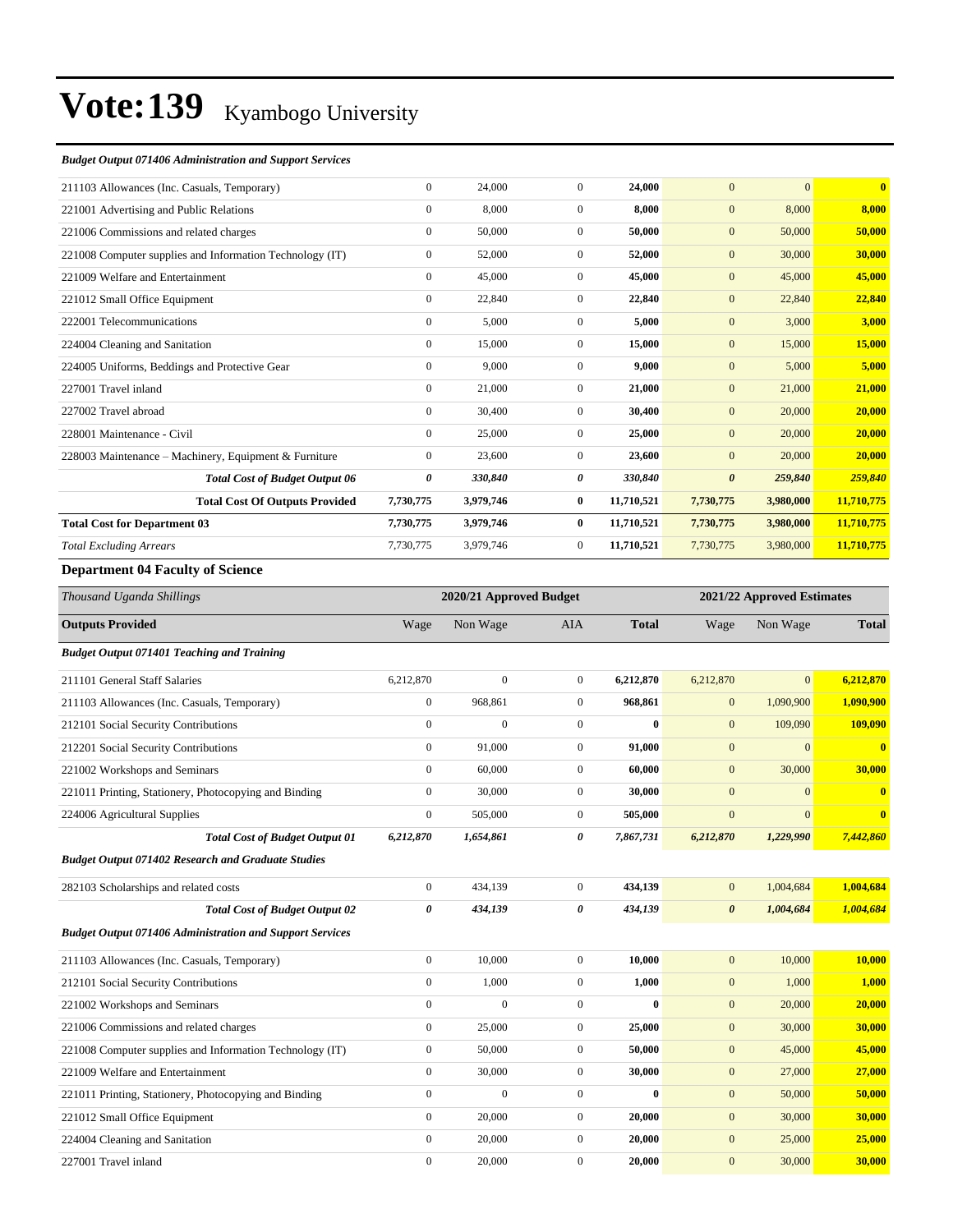| 227002 Travel abroad                                            | $\boldsymbol{0}$ | 45,000                  | $\mathbf{0}$     | 45,000       | $\boldsymbol{0}$      | 40,000                     | 40,000        |
|-----------------------------------------------------------------|------------------|-------------------------|------------------|--------------|-----------------------|----------------------------|---------------|
| 228003 Maintenance - Machinery, Equipment & Furniture           | $\mathbf{0}$     | 50,000                  | $\mathbf{0}$     | 50,000       | $\mathbf{0}$          | 40,000                     | 40,000        |
| 228004 Maintenance – Other                                      | $\boldsymbol{0}$ | 30,000                  | $\mathbf{0}$     | 30,000       | $\mathbf{0}$          | $\overline{0}$             | $\mathbf{0}$  |
| <b>Total Cost of Budget Output 06</b>                           | $\pmb{\theta}$   | 301,000                 | 0                | 301,000      | $\boldsymbol{\theta}$ | 348,000                    | 348,000       |
| <b>Total Cost Of Outputs Provided</b>                           | 6,212,870        | 2,390,000               | $\bf{0}$         | 8,602,870    | 6,212,870             | 2,582,674                  | 8,795,544     |
| <b>Total Cost for Department 04</b>                             | 6,212,870        | 2,390,000               | $\bf{0}$         | 8,602,870    | 6,212,870             | 2,582,674                  | 8,795,544     |
| <b>Total Excluding Arrears</b>                                  | 6,212,870        | 2,390,000               | $\mathbf{0}$     | 8,602,870    | 6,212,870             | 2,582,674                  | 8,795,544     |
| Department 05 School of Management & Entrepreneurship           |                  |                         |                  |              |                       |                            |               |
| Thousand Uganda Shillings                                       |                  | 2020/21 Approved Budget |                  |              |                       | 2021/22 Approved Estimates |               |
| <b>Outputs Provided</b>                                         | Wage             | Non Wage                | <b>AIA</b>       | <b>Total</b> | Wage                  | Non Wage                   | <b>Total</b>  |
| <b>Budget Output 071401 Teaching and Training</b>               |                  |                         |                  |              |                       |                            |               |
| 211101 General Staff Salaries                                   | 1,921,951        | $\boldsymbol{0}$        | $\mathbf{0}$     | 1,921,951    | 1,921,951             | $\mathbf{0}$               | 1,921,951     |
| 211103 Allowances (Inc. Casuals, Temporary)                     | $\boldsymbol{0}$ | 1,693,681               | $\mathbf{0}$     | 1,693,681    | $\mathbf{0}$          | 1,700,000                  | 1,700,000     |
| 212101 Social Security Contributions                            | $\boldsymbol{0}$ | 208,519                 | $\mathbf{0}$     | 208,519      | $\mathbf{0}$          | 170,000                    | 170,000       |
| 221002 Workshops and Seminars                                   | $\boldsymbol{0}$ | 50,000                  | $\mathbf{0}$     | 50,000       | $\boldsymbol{0}$      | 48,000                     | 48,000        |
| 221011 Printing, Stationery, Photocopying and Binding           | $\boldsymbol{0}$ | 50,000                  | $\mathbf{0}$     | 50,000       | $\mathbf{0}$          | 60,000                     | 60,000        |
| <b>Total Cost of Budget Output 01</b>                           | 1,921,951        | 2,002,200               | 0                | 3,924,151    | 1,921,951             | 1,978,000                  | 3,899,951     |
| <b>Budget Output 071402 Research and Graduate Studies</b>       |                  |                         |                  |              |                       |                            |               |
| 282103 Scholarships and related costs                           | $\boldsymbol{0}$ | 520,000                 | $\mathbf{0}$     | 520,000      | $\mathbf{0}$          | 520,000                    | 520,000       |
| <b>Total Cost of Budget Output 02</b>                           | 0                | 520,000                 | 0                | 520,000      | $\boldsymbol{\theta}$ | 520,000                    | 520,000       |
| <b>Budget Output 071406 Administration and Support Services</b> |                  |                         |                  |              |                       |                            |               |
| 221001 Advertising and Public Relations                         | $\boldsymbol{0}$ | $\mathbf{0}$            | $\mathbf{0}$     | $\bf{0}$     | $\overline{0}$        | 10,000                     | 10,000        |
| 221006 Commissions and related charges                          | $\boldsymbol{0}$ | 10,000                  | $\mathbf{0}$     | 10,000       | $\mathbf{0}$          | 15,000                     | 15,000        |
| 221008 Computer supplies and Information Technology (IT)        | $\boldsymbol{0}$ | 30,000                  | $\mathbf{0}$     | 30,000       | $\boldsymbol{0}$      | 45,000                     | 45,000        |
| 221009 Welfare and Entertainment                                | $\boldsymbol{0}$ | 14,800                  | $\boldsymbol{0}$ | 14,800       | $\boldsymbol{0}$      | 15,000                     | 15,000        |
| 221012 Small Office Equipment                                   | $\boldsymbol{0}$ | 10,000                  | $\mathbf{0}$     | 10,000       | $\mathbf{0}$          | 12,000                     | 12,000        |
| 224004 Cleaning and Sanitation                                  | $\boldsymbol{0}$ | 3,000                   | $\mathbf{0}$     | 3,000        | $\boldsymbol{0}$      | 15,000                     | <b>15,000</b> |
| 227001 Travel inland                                            | $\boldsymbol{0}$ | 20,000                  | $\mathbf{0}$     | 20,000       | $\boldsymbol{0}$      | 20,000                     | 20,000        |
| 227002 Travel abroad                                            | $\boldsymbol{0}$ | 60,000                  | $\mathbf{0}$     | 60,000       | $\mathbf{0}$          | 40,000                     | 40,000        |
| 228003 Maintenance – Machinery, Equipment & Furniture           | $\boldsymbol{0}$ | 30,000                  | $\mathbf{0}$     | 30,000       | $\overline{0}$        | 30,000                     | 30,000        |
| <b>Total Cost of Budget Output 06</b>                           | 0                | 177,800                 | 0                | 177,800      | $\boldsymbol{\theta}$ | 202,000                    | 202,000       |
| <b>Total Cost Of Outputs Provided</b>                           | 1,921,951        | 2,700,000               | $\boldsymbol{0}$ | 4,621,951    | 1,921,951             | 2,700,000                  | 4,621,951     |
| <b>Total Cost for Department 05</b>                             | 1,921,951        | 2,700,000               | $\bf{0}$         | 4,621,951    | 1,921,951             | 2,700,000                  | 4,621,951     |
| <b>Total Excluding Arrears</b>                                  | 1,921,951        | 2,700,000               | $\boldsymbol{0}$ | 4,621,951    | 1,921,951             | 2,700,000                  | 4,621,951     |
| <b>Department 06 Faculty of Engineering</b>                     |                  |                         |                  |              |                       |                            |               |
| Thousand Uganda Shillings                                       |                  | 2020/21 Approved Budget |                  |              |                       | 2021/22 Approved Estimates |               |
| <b>Outputs Provided</b>                                         | Wage             | Non Wage                | AIA              | <b>Total</b> | Wage                  | Non Wage                   | Total         |
| <b>Budget Output 071401 Teaching and Training</b>               |                  |                         |                  |              |                       |                            |               |

| 211101 General Staff Salaries               | 4,065,459 |           | 4.065.459 | 4,065,459 |           | 4,065,459 |
|---------------------------------------------|-----------|-----------|-----------|-----------|-----------|-----------|
| 211103 Allowances (Inc. Casuals, Temporary) |           | 2.295.825 | 2.295.825 |           | 2.352.500 | 2,352,500 |
| 212101 Social Security Contributions        |           | 229.582   | 229,582   |           | 235,250   | 235,250   |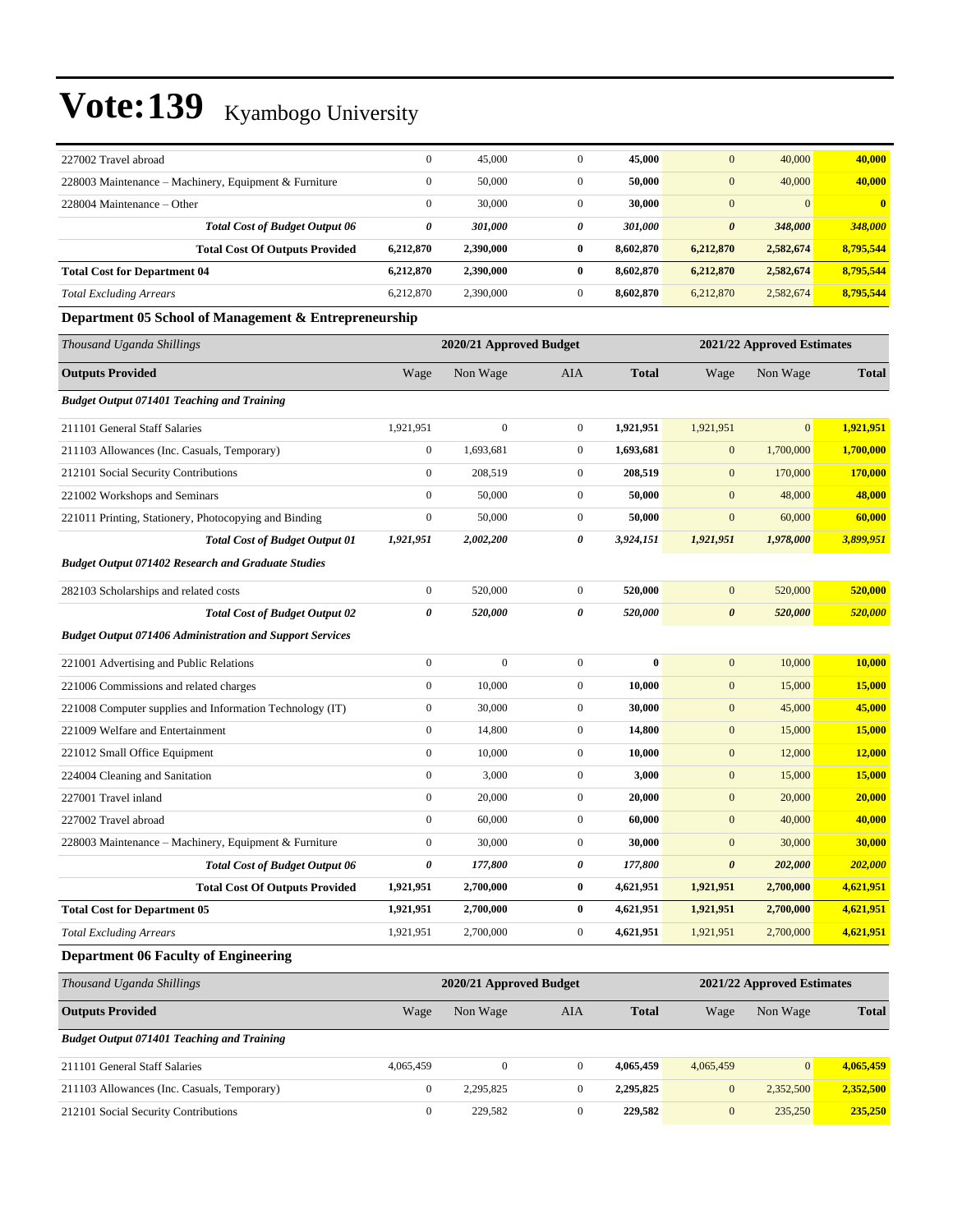| $\boldsymbol{0}$<br>221011 Printing, Stationery, Photocopying and Binding<br>$\boldsymbol{0}$<br>$\mathbf{0}$<br>$\bf{0}$<br>$\mathbf{0}$<br>30,000<br>30,000<br>$\boldsymbol{0}$<br>500,000<br>$\mathbf{0}$<br>$\mathbf{0}$<br>500,000<br>$\mathbf{0}$<br>$\bf{0}$<br>224006 Agricultural Supplies<br>4,065,459<br>3,025,407<br>0<br>7,090,866<br>4,065,459<br>6,732,909<br><b>Total Cost of Budget Output 01</b><br>2,667,450<br><b>Budget Output 071402 Research and Graduate Studies</b><br>1,286,994<br>282103 Scholarships and related costs<br>$\boldsymbol{0}$<br>994,683<br>$\mathbf{0}$<br>994,683<br>1,286,994<br>$\bf{0}$<br>$\pmb{\theta}$<br>0<br>994,683<br>1,286,994<br>1,286,994<br><b>Total Cost of Budget Output 02</b><br>994,683<br>$\boldsymbol{\theta}$<br><b>Budget Output 071406 Administration and Support Services</b><br>221001 Advertising and Public Relations<br>$\boldsymbol{0}$<br>16,000<br>$\mathbf{0}$<br>16,000<br>$\mathbf{0}$<br>16,500<br>16,500<br>$\boldsymbol{0}$<br>$\overline{0}$<br>$\mathbf{0}$<br>$\bf{0}$<br>221002 Workshops and Seminars<br>70,300<br>70,300<br>$\mathbf{0}$<br>$\boldsymbol{0}$<br>28,100<br>$\mathbf{0}$<br>28,100<br>$\mathbf{0}$<br>36,000<br>36,000<br>221006 Commissions and related charges<br>$\boldsymbol{0}$<br>8,000<br>$\mathbf{0}$<br>8,000<br>$\mathbf{0}$<br>10,000<br><b>10,000</b><br>221007 Books, Periodicals & Newspapers<br>$\boldsymbol{0}$<br>75,000<br>$\mathbf{0}$<br>75,000<br>$\mathbf{0}$<br>47,000<br>47,000<br>221008 Computer supplies and Information Technology (IT)<br>221009 Welfare and Entertainment<br>$\boldsymbol{0}$<br>10,680<br>$\mathbf{0}$<br>10,680<br>$\mathbf{0}$<br>11,800<br>11,800<br>221010 Special Meals and Drinks<br>$\boldsymbol{0}$<br>14,600<br>$\mathbf{0}$<br>14,600<br>$\mathbf{0}$<br>17,600<br>17,600<br>$\boldsymbol{0}$<br>26,000<br>$\mathbf{0}$<br>26,000<br>$\mathbf{0}$<br>$\boldsymbol{0}$<br>$\bf{0}$<br>221011 Printing, Stationery, Photocopying and Binding<br>$\boldsymbol{0}$<br>221012 Small Office Equipment<br>9,500<br>$\mathbf{0}$<br>9,500<br>$\mathbf{0}$<br>10,000<br>10,000<br>221017 Subscriptions<br>$\boldsymbol{0}$<br>31,500<br>$\mathbf{0}$<br>31,500<br>$\mathbf{0}$<br>30,000<br>30,000<br>$\boldsymbol{0}$<br>222001 Telecommunications<br>3,600<br>$\mathbf{0}$<br>3,600<br>$\mathbf{0}$<br>3,000<br>3,000<br>224004 Cleaning and Sanitation<br>$\boldsymbol{0}$<br>35,230<br>$\mathbf{0}$<br>35,230<br>$\mathbf{0}$<br>39,250<br>39,250<br>$\boldsymbol{0}$<br>15,400<br>$\mathbf{0}$<br>15,400<br>$\mathbf{0}$<br>17,400<br>17,400<br>224005 Uniforms, Beddings and Protective Gear<br>$\boldsymbol{0}$<br>48,000<br>$\mathbf{0}$<br>48,000<br>$\mathbf{0}$<br>14,000<br>14,000<br>226001 Insurances<br>227002 Travel abroad<br>$\mathbf{0}$<br>58,000<br>$\mathbf{0}$<br>58,000<br>$\mathbf{0}$<br>$\boldsymbol{0}$<br>$\bf{0}$<br>228003 Maintenance - Machinery, Equipment & Furniture<br>$\mathbf{0}$<br>20,000<br>$\mathbf{0}$<br>20,000<br>$\boldsymbol{0}$<br>8,000<br>8,000<br>228004 Maintenance - Other<br>$\mathbf{0}$<br>10,000<br>$\mathbf{0}$<br>10,000<br>$\boldsymbol{0}$<br>10,000<br>10,000<br>0<br>479,910<br>0<br>479,910<br>$\boldsymbol{\theta}$<br>270,550<br><b>Total Cost of Budget Output 06</b><br>270,550<br>8,290,453<br><b>Total Cost Of Outputs Provided</b><br>4,500,000<br>$\bf{0}$<br>4,224,994<br>4,065,459<br>8,565,459<br>4,065,459<br>8,290,453<br><b>Total Cost for Department 06</b><br>4,065,459<br>4,500,000<br>$\bf{0}$<br>8,565,459<br>4,065,459<br>4,224,994<br>8,290,453<br>4,500,000<br>$\mathbf{0}$<br>8,565,459<br>4,224,994<br><b>Total Excluding Arrears</b><br>4,065,459<br>4,065,459<br><b>Department 07 Faculty of Education</b><br>2020/21 Approved Budget<br>2021/22 Approved Estimates<br>Thousand Uganda Shillings<br><b>Total</b><br><b>Outputs Provided</b><br>Wage<br>Non Wage<br><b>Total</b><br>Wage<br>Non Wage<br>AIA<br><b>Budget Output 071401 Teaching and Training</b><br>3,264,053<br>$\boldsymbol{0}$<br>$\boldsymbol{0}$<br>$\boldsymbol{0}$<br>3,264,053<br>211101 General Staff Salaries<br>3,264,053<br>3,264,053<br>1,000,000<br>1,000,000<br>$\boldsymbol{0}$<br>$\boldsymbol{0}$<br>1,000,000<br>$\mathbf{0}$<br>1,000,000<br>211103 Allowances (Inc. Casuals, Temporary)<br>$\boldsymbol{0}$<br>$\boldsymbol{0}$<br>212101 Social Security Contributions<br>$\boldsymbol{0}$<br>$\bf{0}$<br>$\mathbf{0}$<br>100,000<br>100,000<br>221002 Workshops and Seminars<br>$\boldsymbol{0}$<br>100,000<br>$\boldsymbol{0}$<br>100,000<br>$\mathbf{0}$<br>24,500<br>24,500<br>221011 Printing, Stationery, Photocopying and Binding<br>$\boldsymbol{0}$<br>55,000<br>$\boldsymbol{0}$<br>55,000<br>$\boldsymbol{0}$<br>50,000<br>50,000<br>0<br><b>Total Cost of Budget Output 01</b><br>1,155,000<br>4,419,053<br>3,264,053<br>1,174,500<br>4,438,553<br>3,264,053<br><b>Budget Output 071402 Research and Graduate Studies</b><br>$\boldsymbol{0}$<br>$\boldsymbol{0}$<br>1,000,000<br>1,000,000<br>969,000<br>969,000<br>$\mathbf{0}$<br>282103 Scholarships and related costs | 221002 Workshops and Seminars | $\boldsymbol{0}$ | $\boldsymbol{0}$ | $\mathbf{0}$ | $\bf{0}$ | $\mathbf{0}$ | 49,700 | 49,700 |
|-----------------------------------------------------------------------------------------------------------------------------------------------------------------------------------------------------------------------------------------------------------------------------------------------------------------------------------------------------------------------------------------------------------------------------------------------------------------------------------------------------------------------------------------------------------------------------------------------------------------------------------------------------------------------------------------------------------------------------------------------------------------------------------------------------------------------------------------------------------------------------------------------------------------------------------------------------------------------------------------------------------------------------------------------------------------------------------------------------------------------------------------------------------------------------------------------------------------------------------------------------------------------------------------------------------------------------------------------------------------------------------------------------------------------------------------------------------------------------------------------------------------------------------------------------------------------------------------------------------------------------------------------------------------------------------------------------------------------------------------------------------------------------------------------------------------------------------------------------------------------------------------------------------------------------------------------------------------------------------------------------------------------------------------------------------------------------------------------------------------------------------------------------------------------------------------------------------------------------------------------------------------------------------------------------------------------------------------------------------------------------------------------------------------------------------------------------------------------------------------------------------------------------------------------------------------------------------------------------------------------------------------------------------------------------------------------------------------------------------------------------------------------------------------------------------------------------------------------------------------------------------------------------------------------------------------------------------------------------------------------------------------------------------------------------------------------------------------------------------------------------------------------------------------------------------------------------------------------------------------------------------------------------------------------------------------------------------------------------------------------------------------------------------------------------------------------------------------------------------------------------------------------------------------------------------------------------------------------------------------------------------------------------------------------------------------------------------------------------------------------------------------------------------------------------------------------------------------------------------------------------------------------------------------------------------------------------------------------------------------------------------------------------------------------------------------------------------------------------------------------------------------------------------------------------------------------------------------------------------------------------------------------------------------------------------------------------------------------------------------------------------------------------------------------------------------------------------------------------------------------------------------------------------------------------------------------------------------------------------------------------------------------------------------------------------------------------------------------------------------------------------------------------------------------------------------------------------------------------------------------------------------------------------------------------------------------------------------------------------------------------------------------------------------------------------------------------------------------------------------------------|-------------------------------|------------------|------------------|--------------|----------|--------------|--------|--------|
|                                                                                                                                                                                                                                                                                                                                                                                                                                                                                                                                                                                                                                                                                                                                                                                                                                                                                                                                                                                                                                                                                                                                                                                                                                                                                                                                                                                                                                                                                                                                                                                                                                                                                                                                                                                                                                                                                                                                                                                                                                                                                                                                                                                                                                                                                                                                                                                                                                                                                                                                                                                                                                                                                                                                                                                                                                                                                                                                                                                                                                                                                                                                                                                                                                                                                                                                                                                                                                                                                                                                                                                                                                                                                                                                                                                                                                                                                                                                                                                                                                                                                                                                                                                                                                                                                                                                                                                                                                                                                                                                                                                                                                                                                                                                                                                                                                                                                                                                                                                                                                                                                                                             |                               |                  |                  |              |          |              |        |        |
|                                                                                                                                                                                                                                                                                                                                                                                                                                                                                                                                                                                                                                                                                                                                                                                                                                                                                                                                                                                                                                                                                                                                                                                                                                                                                                                                                                                                                                                                                                                                                                                                                                                                                                                                                                                                                                                                                                                                                                                                                                                                                                                                                                                                                                                                                                                                                                                                                                                                                                                                                                                                                                                                                                                                                                                                                                                                                                                                                                                                                                                                                                                                                                                                                                                                                                                                                                                                                                                                                                                                                                                                                                                                                                                                                                                                                                                                                                                                                                                                                                                                                                                                                                                                                                                                                                                                                                                                                                                                                                                                                                                                                                                                                                                                                                                                                                                                                                                                                                                                                                                                                                                             |                               |                  |                  |              |          |              |        |        |
|                                                                                                                                                                                                                                                                                                                                                                                                                                                                                                                                                                                                                                                                                                                                                                                                                                                                                                                                                                                                                                                                                                                                                                                                                                                                                                                                                                                                                                                                                                                                                                                                                                                                                                                                                                                                                                                                                                                                                                                                                                                                                                                                                                                                                                                                                                                                                                                                                                                                                                                                                                                                                                                                                                                                                                                                                                                                                                                                                                                                                                                                                                                                                                                                                                                                                                                                                                                                                                                                                                                                                                                                                                                                                                                                                                                                                                                                                                                                                                                                                                                                                                                                                                                                                                                                                                                                                                                                                                                                                                                                                                                                                                                                                                                                                                                                                                                                                                                                                                                                                                                                                                                             |                               |                  |                  |              |          |              |        |        |
|                                                                                                                                                                                                                                                                                                                                                                                                                                                                                                                                                                                                                                                                                                                                                                                                                                                                                                                                                                                                                                                                                                                                                                                                                                                                                                                                                                                                                                                                                                                                                                                                                                                                                                                                                                                                                                                                                                                                                                                                                                                                                                                                                                                                                                                                                                                                                                                                                                                                                                                                                                                                                                                                                                                                                                                                                                                                                                                                                                                                                                                                                                                                                                                                                                                                                                                                                                                                                                                                                                                                                                                                                                                                                                                                                                                                                                                                                                                                                                                                                                                                                                                                                                                                                                                                                                                                                                                                                                                                                                                                                                                                                                                                                                                                                                                                                                                                                                                                                                                                                                                                                                                             |                               |                  |                  |              |          |              |        |        |
|                                                                                                                                                                                                                                                                                                                                                                                                                                                                                                                                                                                                                                                                                                                                                                                                                                                                                                                                                                                                                                                                                                                                                                                                                                                                                                                                                                                                                                                                                                                                                                                                                                                                                                                                                                                                                                                                                                                                                                                                                                                                                                                                                                                                                                                                                                                                                                                                                                                                                                                                                                                                                                                                                                                                                                                                                                                                                                                                                                                                                                                                                                                                                                                                                                                                                                                                                                                                                                                                                                                                                                                                                                                                                                                                                                                                                                                                                                                                                                                                                                                                                                                                                                                                                                                                                                                                                                                                                                                                                                                                                                                                                                                                                                                                                                                                                                                                                                                                                                                                                                                                                                                             |                               |                  |                  |              |          |              |        |        |
|                                                                                                                                                                                                                                                                                                                                                                                                                                                                                                                                                                                                                                                                                                                                                                                                                                                                                                                                                                                                                                                                                                                                                                                                                                                                                                                                                                                                                                                                                                                                                                                                                                                                                                                                                                                                                                                                                                                                                                                                                                                                                                                                                                                                                                                                                                                                                                                                                                                                                                                                                                                                                                                                                                                                                                                                                                                                                                                                                                                                                                                                                                                                                                                                                                                                                                                                                                                                                                                                                                                                                                                                                                                                                                                                                                                                                                                                                                                                                                                                                                                                                                                                                                                                                                                                                                                                                                                                                                                                                                                                                                                                                                                                                                                                                                                                                                                                                                                                                                                                                                                                                                                             |                               |                  |                  |              |          |              |        |        |
|                                                                                                                                                                                                                                                                                                                                                                                                                                                                                                                                                                                                                                                                                                                                                                                                                                                                                                                                                                                                                                                                                                                                                                                                                                                                                                                                                                                                                                                                                                                                                                                                                                                                                                                                                                                                                                                                                                                                                                                                                                                                                                                                                                                                                                                                                                                                                                                                                                                                                                                                                                                                                                                                                                                                                                                                                                                                                                                                                                                                                                                                                                                                                                                                                                                                                                                                                                                                                                                                                                                                                                                                                                                                                                                                                                                                                                                                                                                                                                                                                                                                                                                                                                                                                                                                                                                                                                                                                                                                                                                                                                                                                                                                                                                                                                                                                                                                                                                                                                                                                                                                                                                             |                               |                  |                  |              |          |              |        |        |
|                                                                                                                                                                                                                                                                                                                                                                                                                                                                                                                                                                                                                                                                                                                                                                                                                                                                                                                                                                                                                                                                                                                                                                                                                                                                                                                                                                                                                                                                                                                                                                                                                                                                                                                                                                                                                                                                                                                                                                                                                                                                                                                                                                                                                                                                                                                                                                                                                                                                                                                                                                                                                                                                                                                                                                                                                                                                                                                                                                                                                                                                                                                                                                                                                                                                                                                                                                                                                                                                                                                                                                                                                                                                                                                                                                                                                                                                                                                                                                                                                                                                                                                                                                                                                                                                                                                                                                                                                                                                                                                                                                                                                                                                                                                                                                                                                                                                                                                                                                                                                                                                                                                             |                               |                  |                  |              |          |              |        |        |
|                                                                                                                                                                                                                                                                                                                                                                                                                                                                                                                                                                                                                                                                                                                                                                                                                                                                                                                                                                                                                                                                                                                                                                                                                                                                                                                                                                                                                                                                                                                                                                                                                                                                                                                                                                                                                                                                                                                                                                                                                                                                                                                                                                                                                                                                                                                                                                                                                                                                                                                                                                                                                                                                                                                                                                                                                                                                                                                                                                                                                                                                                                                                                                                                                                                                                                                                                                                                                                                                                                                                                                                                                                                                                                                                                                                                                                                                                                                                                                                                                                                                                                                                                                                                                                                                                                                                                                                                                                                                                                                                                                                                                                                                                                                                                                                                                                                                                                                                                                                                                                                                                                                             |                               |                  |                  |              |          |              |        |        |
|                                                                                                                                                                                                                                                                                                                                                                                                                                                                                                                                                                                                                                                                                                                                                                                                                                                                                                                                                                                                                                                                                                                                                                                                                                                                                                                                                                                                                                                                                                                                                                                                                                                                                                                                                                                                                                                                                                                                                                                                                                                                                                                                                                                                                                                                                                                                                                                                                                                                                                                                                                                                                                                                                                                                                                                                                                                                                                                                                                                                                                                                                                                                                                                                                                                                                                                                                                                                                                                                                                                                                                                                                                                                                                                                                                                                                                                                                                                                                                                                                                                                                                                                                                                                                                                                                                                                                                                                                                                                                                                                                                                                                                                                                                                                                                                                                                                                                                                                                                                                                                                                                                                             |                               |                  |                  |              |          |              |        |        |
|                                                                                                                                                                                                                                                                                                                                                                                                                                                                                                                                                                                                                                                                                                                                                                                                                                                                                                                                                                                                                                                                                                                                                                                                                                                                                                                                                                                                                                                                                                                                                                                                                                                                                                                                                                                                                                                                                                                                                                                                                                                                                                                                                                                                                                                                                                                                                                                                                                                                                                                                                                                                                                                                                                                                                                                                                                                                                                                                                                                                                                                                                                                                                                                                                                                                                                                                                                                                                                                                                                                                                                                                                                                                                                                                                                                                                                                                                                                                                                                                                                                                                                                                                                                                                                                                                                                                                                                                                                                                                                                                                                                                                                                                                                                                                                                                                                                                                                                                                                                                                                                                                                                             |                               |                  |                  |              |          |              |        |        |
|                                                                                                                                                                                                                                                                                                                                                                                                                                                                                                                                                                                                                                                                                                                                                                                                                                                                                                                                                                                                                                                                                                                                                                                                                                                                                                                                                                                                                                                                                                                                                                                                                                                                                                                                                                                                                                                                                                                                                                                                                                                                                                                                                                                                                                                                                                                                                                                                                                                                                                                                                                                                                                                                                                                                                                                                                                                                                                                                                                                                                                                                                                                                                                                                                                                                                                                                                                                                                                                                                                                                                                                                                                                                                                                                                                                                                                                                                                                                                                                                                                                                                                                                                                                                                                                                                                                                                                                                                                                                                                                                                                                                                                                                                                                                                                                                                                                                                                                                                                                                                                                                                                                             |                               |                  |                  |              |          |              |        |        |
|                                                                                                                                                                                                                                                                                                                                                                                                                                                                                                                                                                                                                                                                                                                                                                                                                                                                                                                                                                                                                                                                                                                                                                                                                                                                                                                                                                                                                                                                                                                                                                                                                                                                                                                                                                                                                                                                                                                                                                                                                                                                                                                                                                                                                                                                                                                                                                                                                                                                                                                                                                                                                                                                                                                                                                                                                                                                                                                                                                                                                                                                                                                                                                                                                                                                                                                                                                                                                                                                                                                                                                                                                                                                                                                                                                                                                                                                                                                                                                                                                                                                                                                                                                                                                                                                                                                                                                                                                                                                                                                                                                                                                                                                                                                                                                                                                                                                                                                                                                                                                                                                                                                             |                               |                  |                  |              |          |              |        |        |
|                                                                                                                                                                                                                                                                                                                                                                                                                                                                                                                                                                                                                                                                                                                                                                                                                                                                                                                                                                                                                                                                                                                                                                                                                                                                                                                                                                                                                                                                                                                                                                                                                                                                                                                                                                                                                                                                                                                                                                                                                                                                                                                                                                                                                                                                                                                                                                                                                                                                                                                                                                                                                                                                                                                                                                                                                                                                                                                                                                                                                                                                                                                                                                                                                                                                                                                                                                                                                                                                                                                                                                                                                                                                                                                                                                                                                                                                                                                                                                                                                                                                                                                                                                                                                                                                                                                                                                                                                                                                                                                                                                                                                                                                                                                                                                                                                                                                                                                                                                                                                                                                                                                             |                               |                  |                  |              |          |              |        |        |
|                                                                                                                                                                                                                                                                                                                                                                                                                                                                                                                                                                                                                                                                                                                                                                                                                                                                                                                                                                                                                                                                                                                                                                                                                                                                                                                                                                                                                                                                                                                                                                                                                                                                                                                                                                                                                                                                                                                                                                                                                                                                                                                                                                                                                                                                                                                                                                                                                                                                                                                                                                                                                                                                                                                                                                                                                                                                                                                                                                                                                                                                                                                                                                                                                                                                                                                                                                                                                                                                                                                                                                                                                                                                                                                                                                                                                                                                                                                                                                                                                                                                                                                                                                                                                                                                                                                                                                                                                                                                                                                                                                                                                                                                                                                                                                                                                                                                                                                                                                                                                                                                                                                             |                               |                  |                  |              |          |              |        |        |
|                                                                                                                                                                                                                                                                                                                                                                                                                                                                                                                                                                                                                                                                                                                                                                                                                                                                                                                                                                                                                                                                                                                                                                                                                                                                                                                                                                                                                                                                                                                                                                                                                                                                                                                                                                                                                                                                                                                                                                                                                                                                                                                                                                                                                                                                                                                                                                                                                                                                                                                                                                                                                                                                                                                                                                                                                                                                                                                                                                                                                                                                                                                                                                                                                                                                                                                                                                                                                                                                                                                                                                                                                                                                                                                                                                                                                                                                                                                                                                                                                                                                                                                                                                                                                                                                                                                                                                                                                                                                                                                                                                                                                                                                                                                                                                                                                                                                                                                                                                                                                                                                                                                             |                               |                  |                  |              |          |              |        |        |
|                                                                                                                                                                                                                                                                                                                                                                                                                                                                                                                                                                                                                                                                                                                                                                                                                                                                                                                                                                                                                                                                                                                                                                                                                                                                                                                                                                                                                                                                                                                                                                                                                                                                                                                                                                                                                                                                                                                                                                                                                                                                                                                                                                                                                                                                                                                                                                                                                                                                                                                                                                                                                                                                                                                                                                                                                                                                                                                                                                                                                                                                                                                                                                                                                                                                                                                                                                                                                                                                                                                                                                                                                                                                                                                                                                                                                                                                                                                                                                                                                                                                                                                                                                                                                                                                                                                                                                                                                                                                                                                                                                                                                                                                                                                                                                                                                                                                                                                                                                                                                                                                                                                             |                               |                  |                  |              |          |              |        |        |
|                                                                                                                                                                                                                                                                                                                                                                                                                                                                                                                                                                                                                                                                                                                                                                                                                                                                                                                                                                                                                                                                                                                                                                                                                                                                                                                                                                                                                                                                                                                                                                                                                                                                                                                                                                                                                                                                                                                                                                                                                                                                                                                                                                                                                                                                                                                                                                                                                                                                                                                                                                                                                                                                                                                                                                                                                                                                                                                                                                                                                                                                                                                                                                                                                                                                                                                                                                                                                                                                                                                                                                                                                                                                                                                                                                                                                                                                                                                                                                                                                                                                                                                                                                                                                                                                                                                                                                                                                                                                                                                                                                                                                                                                                                                                                                                                                                                                                                                                                                                                                                                                                                                             |                               |                  |                  |              |          |              |        |        |
|                                                                                                                                                                                                                                                                                                                                                                                                                                                                                                                                                                                                                                                                                                                                                                                                                                                                                                                                                                                                                                                                                                                                                                                                                                                                                                                                                                                                                                                                                                                                                                                                                                                                                                                                                                                                                                                                                                                                                                                                                                                                                                                                                                                                                                                                                                                                                                                                                                                                                                                                                                                                                                                                                                                                                                                                                                                                                                                                                                                                                                                                                                                                                                                                                                                                                                                                                                                                                                                                                                                                                                                                                                                                                                                                                                                                                                                                                                                                                                                                                                                                                                                                                                                                                                                                                                                                                                                                                                                                                                                                                                                                                                                                                                                                                                                                                                                                                                                                                                                                                                                                                                                             |                               |                  |                  |              |          |              |        |        |
|                                                                                                                                                                                                                                                                                                                                                                                                                                                                                                                                                                                                                                                                                                                                                                                                                                                                                                                                                                                                                                                                                                                                                                                                                                                                                                                                                                                                                                                                                                                                                                                                                                                                                                                                                                                                                                                                                                                                                                                                                                                                                                                                                                                                                                                                                                                                                                                                                                                                                                                                                                                                                                                                                                                                                                                                                                                                                                                                                                                                                                                                                                                                                                                                                                                                                                                                                                                                                                                                                                                                                                                                                                                                                                                                                                                                                                                                                                                                                                                                                                                                                                                                                                                                                                                                                                                                                                                                                                                                                                                                                                                                                                                                                                                                                                                                                                                                                                                                                                                                                                                                                                                             |                               |                  |                  |              |          |              |        |        |
|                                                                                                                                                                                                                                                                                                                                                                                                                                                                                                                                                                                                                                                                                                                                                                                                                                                                                                                                                                                                                                                                                                                                                                                                                                                                                                                                                                                                                                                                                                                                                                                                                                                                                                                                                                                                                                                                                                                                                                                                                                                                                                                                                                                                                                                                                                                                                                                                                                                                                                                                                                                                                                                                                                                                                                                                                                                                                                                                                                                                                                                                                                                                                                                                                                                                                                                                                                                                                                                                                                                                                                                                                                                                                                                                                                                                                                                                                                                                                                                                                                                                                                                                                                                                                                                                                                                                                                                                                                                                                                                                                                                                                                                                                                                                                                                                                                                                                                                                                                                                                                                                                                                             |                               |                  |                  |              |          |              |        |        |
|                                                                                                                                                                                                                                                                                                                                                                                                                                                                                                                                                                                                                                                                                                                                                                                                                                                                                                                                                                                                                                                                                                                                                                                                                                                                                                                                                                                                                                                                                                                                                                                                                                                                                                                                                                                                                                                                                                                                                                                                                                                                                                                                                                                                                                                                                                                                                                                                                                                                                                                                                                                                                                                                                                                                                                                                                                                                                                                                                                                                                                                                                                                                                                                                                                                                                                                                                                                                                                                                                                                                                                                                                                                                                                                                                                                                                                                                                                                                                                                                                                                                                                                                                                                                                                                                                                                                                                                                                                                                                                                                                                                                                                                                                                                                                                                                                                                                                                                                                                                                                                                                                                                             |                               |                  |                  |              |          |              |        |        |
|                                                                                                                                                                                                                                                                                                                                                                                                                                                                                                                                                                                                                                                                                                                                                                                                                                                                                                                                                                                                                                                                                                                                                                                                                                                                                                                                                                                                                                                                                                                                                                                                                                                                                                                                                                                                                                                                                                                                                                                                                                                                                                                                                                                                                                                                                                                                                                                                                                                                                                                                                                                                                                                                                                                                                                                                                                                                                                                                                                                                                                                                                                                                                                                                                                                                                                                                                                                                                                                                                                                                                                                                                                                                                                                                                                                                                                                                                                                                                                                                                                                                                                                                                                                                                                                                                                                                                                                                                                                                                                                                                                                                                                                                                                                                                                                                                                                                                                                                                                                                                                                                                                                             |                               |                  |                  |              |          |              |        |        |
|                                                                                                                                                                                                                                                                                                                                                                                                                                                                                                                                                                                                                                                                                                                                                                                                                                                                                                                                                                                                                                                                                                                                                                                                                                                                                                                                                                                                                                                                                                                                                                                                                                                                                                                                                                                                                                                                                                                                                                                                                                                                                                                                                                                                                                                                                                                                                                                                                                                                                                                                                                                                                                                                                                                                                                                                                                                                                                                                                                                                                                                                                                                                                                                                                                                                                                                                                                                                                                                                                                                                                                                                                                                                                                                                                                                                                                                                                                                                                                                                                                                                                                                                                                                                                                                                                                                                                                                                                                                                                                                                                                                                                                                                                                                                                                                                                                                                                                                                                                                                                                                                                                                             |                               |                  |                  |              |          |              |        |        |
|                                                                                                                                                                                                                                                                                                                                                                                                                                                                                                                                                                                                                                                                                                                                                                                                                                                                                                                                                                                                                                                                                                                                                                                                                                                                                                                                                                                                                                                                                                                                                                                                                                                                                                                                                                                                                                                                                                                                                                                                                                                                                                                                                                                                                                                                                                                                                                                                                                                                                                                                                                                                                                                                                                                                                                                                                                                                                                                                                                                                                                                                                                                                                                                                                                                                                                                                                                                                                                                                                                                                                                                                                                                                                                                                                                                                                                                                                                                                                                                                                                                                                                                                                                                                                                                                                                                                                                                                                                                                                                                                                                                                                                                                                                                                                                                                                                                                                                                                                                                                                                                                                                                             |                               |                  |                  |              |          |              |        |        |
|                                                                                                                                                                                                                                                                                                                                                                                                                                                                                                                                                                                                                                                                                                                                                                                                                                                                                                                                                                                                                                                                                                                                                                                                                                                                                                                                                                                                                                                                                                                                                                                                                                                                                                                                                                                                                                                                                                                                                                                                                                                                                                                                                                                                                                                                                                                                                                                                                                                                                                                                                                                                                                                                                                                                                                                                                                                                                                                                                                                                                                                                                                                                                                                                                                                                                                                                                                                                                                                                                                                                                                                                                                                                                                                                                                                                                                                                                                                                                                                                                                                                                                                                                                                                                                                                                                                                                                                                                                                                                                                                                                                                                                                                                                                                                                                                                                                                                                                                                                                                                                                                                                                             |                               |                  |                  |              |          |              |        |        |
|                                                                                                                                                                                                                                                                                                                                                                                                                                                                                                                                                                                                                                                                                                                                                                                                                                                                                                                                                                                                                                                                                                                                                                                                                                                                                                                                                                                                                                                                                                                                                                                                                                                                                                                                                                                                                                                                                                                                                                                                                                                                                                                                                                                                                                                                                                                                                                                                                                                                                                                                                                                                                                                                                                                                                                                                                                                                                                                                                                                                                                                                                                                                                                                                                                                                                                                                                                                                                                                                                                                                                                                                                                                                                                                                                                                                                                                                                                                                                                                                                                                                                                                                                                                                                                                                                                                                                                                                                                                                                                                                                                                                                                                                                                                                                                                                                                                                                                                                                                                                                                                                                                                             |                               |                  |                  |              |          |              |        |        |
|                                                                                                                                                                                                                                                                                                                                                                                                                                                                                                                                                                                                                                                                                                                                                                                                                                                                                                                                                                                                                                                                                                                                                                                                                                                                                                                                                                                                                                                                                                                                                                                                                                                                                                                                                                                                                                                                                                                                                                                                                                                                                                                                                                                                                                                                                                                                                                                                                                                                                                                                                                                                                                                                                                                                                                                                                                                                                                                                                                                                                                                                                                                                                                                                                                                                                                                                                                                                                                                                                                                                                                                                                                                                                                                                                                                                                                                                                                                                                                                                                                                                                                                                                                                                                                                                                                                                                                                                                                                                                                                                                                                                                                                                                                                                                                                                                                                                                                                                                                                                                                                                                                                             |                               |                  |                  |              |          |              |        |        |
|                                                                                                                                                                                                                                                                                                                                                                                                                                                                                                                                                                                                                                                                                                                                                                                                                                                                                                                                                                                                                                                                                                                                                                                                                                                                                                                                                                                                                                                                                                                                                                                                                                                                                                                                                                                                                                                                                                                                                                                                                                                                                                                                                                                                                                                                                                                                                                                                                                                                                                                                                                                                                                                                                                                                                                                                                                                                                                                                                                                                                                                                                                                                                                                                                                                                                                                                                                                                                                                                                                                                                                                                                                                                                                                                                                                                                                                                                                                                                                                                                                                                                                                                                                                                                                                                                                                                                                                                                                                                                                                                                                                                                                                                                                                                                                                                                                                                                                                                                                                                                                                                                                                             |                               |                  |                  |              |          |              |        |        |
|                                                                                                                                                                                                                                                                                                                                                                                                                                                                                                                                                                                                                                                                                                                                                                                                                                                                                                                                                                                                                                                                                                                                                                                                                                                                                                                                                                                                                                                                                                                                                                                                                                                                                                                                                                                                                                                                                                                                                                                                                                                                                                                                                                                                                                                                                                                                                                                                                                                                                                                                                                                                                                                                                                                                                                                                                                                                                                                                                                                                                                                                                                                                                                                                                                                                                                                                                                                                                                                                                                                                                                                                                                                                                                                                                                                                                                                                                                                                                                                                                                                                                                                                                                                                                                                                                                                                                                                                                                                                                                                                                                                                                                                                                                                                                                                                                                                                                                                                                                                                                                                                                                                             |                               |                  |                  |              |          |              |        |        |
|                                                                                                                                                                                                                                                                                                                                                                                                                                                                                                                                                                                                                                                                                                                                                                                                                                                                                                                                                                                                                                                                                                                                                                                                                                                                                                                                                                                                                                                                                                                                                                                                                                                                                                                                                                                                                                                                                                                                                                                                                                                                                                                                                                                                                                                                                                                                                                                                                                                                                                                                                                                                                                                                                                                                                                                                                                                                                                                                                                                                                                                                                                                                                                                                                                                                                                                                                                                                                                                                                                                                                                                                                                                                                                                                                                                                                                                                                                                                                                                                                                                                                                                                                                                                                                                                                                                                                                                                                                                                                                                                                                                                                                                                                                                                                                                                                                                                                                                                                                                                                                                                                                                             |                               |                  |                  |              |          |              |        |        |
|                                                                                                                                                                                                                                                                                                                                                                                                                                                                                                                                                                                                                                                                                                                                                                                                                                                                                                                                                                                                                                                                                                                                                                                                                                                                                                                                                                                                                                                                                                                                                                                                                                                                                                                                                                                                                                                                                                                                                                                                                                                                                                                                                                                                                                                                                                                                                                                                                                                                                                                                                                                                                                                                                                                                                                                                                                                                                                                                                                                                                                                                                                                                                                                                                                                                                                                                                                                                                                                                                                                                                                                                                                                                                                                                                                                                                                                                                                                                                                                                                                                                                                                                                                                                                                                                                                                                                                                                                                                                                                                                                                                                                                                                                                                                                                                                                                                                                                                                                                                                                                                                                                                             |                               |                  |                  |              |          |              |        |        |
|                                                                                                                                                                                                                                                                                                                                                                                                                                                                                                                                                                                                                                                                                                                                                                                                                                                                                                                                                                                                                                                                                                                                                                                                                                                                                                                                                                                                                                                                                                                                                                                                                                                                                                                                                                                                                                                                                                                                                                                                                                                                                                                                                                                                                                                                                                                                                                                                                                                                                                                                                                                                                                                                                                                                                                                                                                                                                                                                                                                                                                                                                                                                                                                                                                                                                                                                                                                                                                                                                                                                                                                                                                                                                                                                                                                                                                                                                                                                                                                                                                                                                                                                                                                                                                                                                                                                                                                                                                                                                                                                                                                                                                                                                                                                                                                                                                                                                                                                                                                                                                                                                                                             |                               |                  |                  |              |          |              |        |        |
|                                                                                                                                                                                                                                                                                                                                                                                                                                                                                                                                                                                                                                                                                                                                                                                                                                                                                                                                                                                                                                                                                                                                                                                                                                                                                                                                                                                                                                                                                                                                                                                                                                                                                                                                                                                                                                                                                                                                                                                                                                                                                                                                                                                                                                                                                                                                                                                                                                                                                                                                                                                                                                                                                                                                                                                                                                                                                                                                                                                                                                                                                                                                                                                                                                                                                                                                                                                                                                                                                                                                                                                                                                                                                                                                                                                                                                                                                                                                                                                                                                                                                                                                                                                                                                                                                                                                                                                                                                                                                                                                                                                                                                                                                                                                                                                                                                                                                                                                                                                                                                                                                                                             |                               |                  |                  |              |          |              |        |        |
|                                                                                                                                                                                                                                                                                                                                                                                                                                                                                                                                                                                                                                                                                                                                                                                                                                                                                                                                                                                                                                                                                                                                                                                                                                                                                                                                                                                                                                                                                                                                                                                                                                                                                                                                                                                                                                                                                                                                                                                                                                                                                                                                                                                                                                                                                                                                                                                                                                                                                                                                                                                                                                                                                                                                                                                                                                                                                                                                                                                                                                                                                                                                                                                                                                                                                                                                                                                                                                                                                                                                                                                                                                                                                                                                                                                                                                                                                                                                                                                                                                                                                                                                                                                                                                                                                                                                                                                                                                                                                                                                                                                                                                                                                                                                                                                                                                                                                                                                                                                                                                                                                                                             |                               |                  |                  |              |          |              |        |        |
|                                                                                                                                                                                                                                                                                                                                                                                                                                                                                                                                                                                                                                                                                                                                                                                                                                                                                                                                                                                                                                                                                                                                                                                                                                                                                                                                                                                                                                                                                                                                                                                                                                                                                                                                                                                                                                                                                                                                                                                                                                                                                                                                                                                                                                                                                                                                                                                                                                                                                                                                                                                                                                                                                                                                                                                                                                                                                                                                                                                                                                                                                                                                                                                                                                                                                                                                                                                                                                                                                                                                                                                                                                                                                                                                                                                                                                                                                                                                                                                                                                                                                                                                                                                                                                                                                                                                                                                                                                                                                                                                                                                                                                                                                                                                                                                                                                                                                                                                                                                                                                                                                                                             |                               |                  |                  |              |          |              |        |        |
|                                                                                                                                                                                                                                                                                                                                                                                                                                                                                                                                                                                                                                                                                                                                                                                                                                                                                                                                                                                                                                                                                                                                                                                                                                                                                                                                                                                                                                                                                                                                                                                                                                                                                                                                                                                                                                                                                                                                                                                                                                                                                                                                                                                                                                                                                                                                                                                                                                                                                                                                                                                                                                                                                                                                                                                                                                                                                                                                                                                                                                                                                                                                                                                                                                                                                                                                                                                                                                                                                                                                                                                                                                                                                                                                                                                                                                                                                                                                                                                                                                                                                                                                                                                                                                                                                                                                                                                                                                                                                                                                                                                                                                                                                                                                                                                                                                                                                                                                                                                                                                                                                                                             |                               |                  |                  |              |          |              |        |        |
|                                                                                                                                                                                                                                                                                                                                                                                                                                                                                                                                                                                                                                                                                                                                                                                                                                                                                                                                                                                                                                                                                                                                                                                                                                                                                                                                                                                                                                                                                                                                                                                                                                                                                                                                                                                                                                                                                                                                                                                                                                                                                                                                                                                                                                                                                                                                                                                                                                                                                                                                                                                                                                                                                                                                                                                                                                                                                                                                                                                                                                                                                                                                                                                                                                                                                                                                                                                                                                                                                                                                                                                                                                                                                                                                                                                                                                                                                                                                                                                                                                                                                                                                                                                                                                                                                                                                                                                                                                                                                                                                                                                                                                                                                                                                                                                                                                                                                                                                                                                                                                                                                                                             |                               |                  |                  |              |          |              |        |        |
|                                                                                                                                                                                                                                                                                                                                                                                                                                                                                                                                                                                                                                                                                                                                                                                                                                                                                                                                                                                                                                                                                                                                                                                                                                                                                                                                                                                                                                                                                                                                                                                                                                                                                                                                                                                                                                                                                                                                                                                                                                                                                                                                                                                                                                                                                                                                                                                                                                                                                                                                                                                                                                                                                                                                                                                                                                                                                                                                                                                                                                                                                                                                                                                                                                                                                                                                                                                                                                                                                                                                                                                                                                                                                                                                                                                                                                                                                                                                                                                                                                                                                                                                                                                                                                                                                                                                                                                                                                                                                                                                                                                                                                                                                                                                                                                                                                                                                                                                                                                                                                                                                                                             |                               |                  |                  |              |          |              |        |        |
|                                                                                                                                                                                                                                                                                                                                                                                                                                                                                                                                                                                                                                                                                                                                                                                                                                                                                                                                                                                                                                                                                                                                                                                                                                                                                                                                                                                                                                                                                                                                                                                                                                                                                                                                                                                                                                                                                                                                                                                                                                                                                                                                                                                                                                                                                                                                                                                                                                                                                                                                                                                                                                                                                                                                                                                                                                                                                                                                                                                                                                                                                                                                                                                                                                                                                                                                                                                                                                                                                                                                                                                                                                                                                                                                                                                                                                                                                                                                                                                                                                                                                                                                                                                                                                                                                                                                                                                                                                                                                                                                                                                                                                                                                                                                                                                                                                                                                                                                                                                                                                                                                                                             |                               |                  |                  |              |          |              |        |        |
| $\pmb{\theta}$<br><b>Total Cost of Budget Output 02</b><br>969,000<br>0<br>969,000<br>$\boldsymbol{\theta}$<br>1,000,000<br>1,000,000                                                                                                                                                                                                                                                                                                                                                                                                                                                                                                                                                                                                                                                                                                                                                                                                                                                                                                                                                                                                                                                                                                                                                                                                                                                                                                                                                                                                                                                                                                                                                                                                                                                                                                                                                                                                                                                                                                                                                                                                                                                                                                                                                                                                                                                                                                                                                                                                                                                                                                                                                                                                                                                                                                                                                                                                                                                                                                                                                                                                                                                                                                                                                                                                                                                                                                                                                                                                                                                                                                                                                                                                                                                                                                                                                                                                                                                                                                                                                                                                                                                                                                                                                                                                                                                                                                                                                                                                                                                                                                                                                                                                                                                                                                                                                                                                                                                                                                                                                                                       |                               |                  |                  |              |          |              |        |        |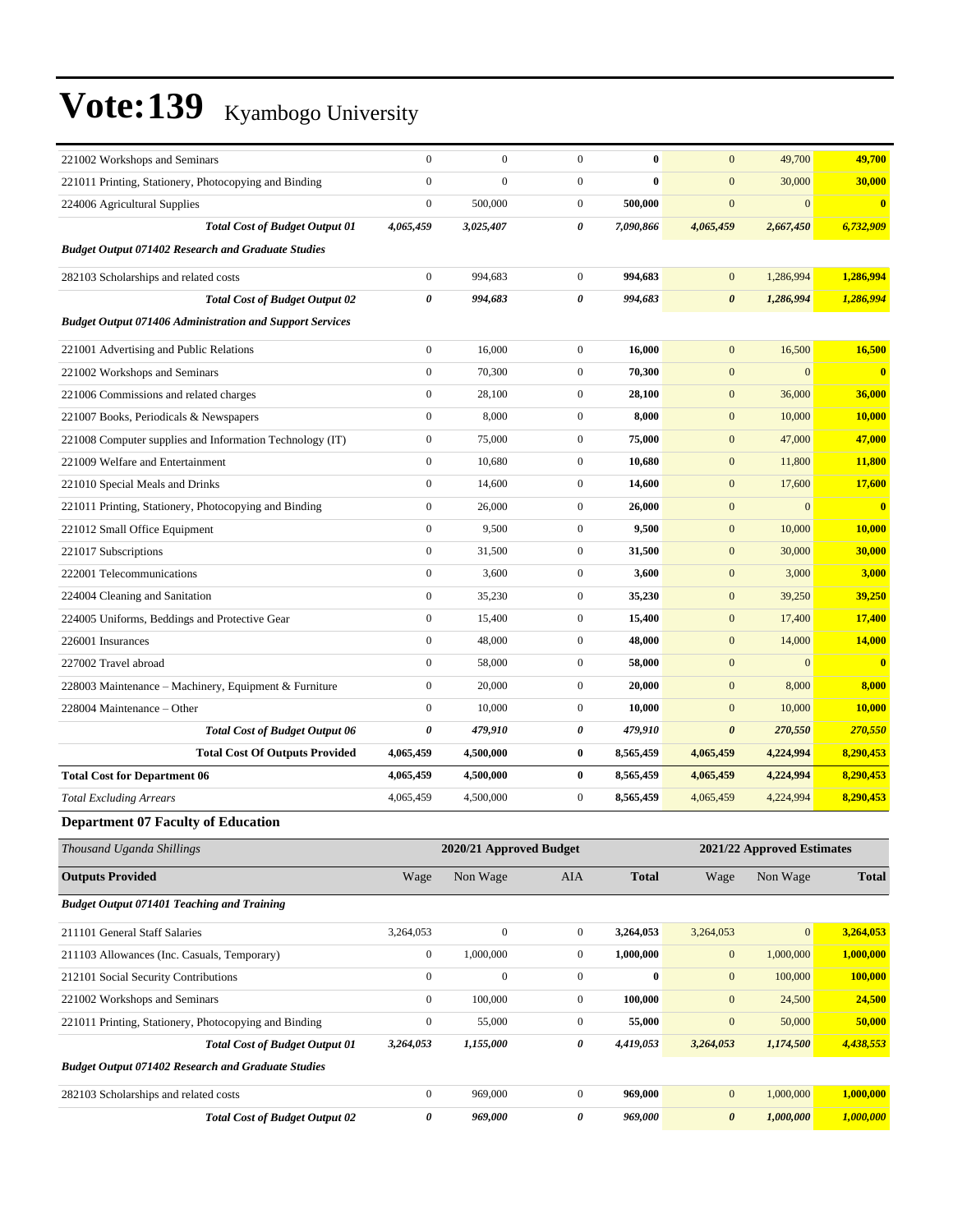#### *Budget Output 071406 Administration and Support Services*

| 221001 Advertising and Public Relations                  | $\mathbf{0}$   | 2,500     | $\overline{0}$ | 2,500     | $\mathbf{0}$          | 1,500     | 1,500        |
|----------------------------------------------------------|----------------|-----------|----------------|-----------|-----------------------|-----------|--------------|
| 221002 Workshops and Seminars                            | $\mathbf{0}$   | 20,000    | $\Omega$       | 20,000    | $\mathbf{0}$          | $\Omega$  | $\mathbf{0}$ |
| 221006 Commissions and related charges                   | $\overline{0}$ | 34,500    | $\overline{0}$ | 34,500    | $\mathbf{0}$          | 30,000    | 30,000       |
| 221008 Computer supplies and Information Technology (IT) | $\mathbf{0}$   | 15,000    | $\overline{0}$ | 15,000    | $\mathbf{0}$          | 15,000    | 15,000       |
| 221009 Welfare and Entertainment                         | $\mathbf{0}$   | 25,000    | $\mathbf{0}$   | 25,000    | $\mathbf{0}$          | 20,000    | 20,000       |
| 221012 Small Office Equipment                            | $\mathbf{0}$   | 9,000     | $\overline{0}$ | 9,000     | $\mathbf{0}$          | 9,000     | 9,000        |
| 224004 Cleaning and Sanitation                           | $\overline{0}$ | 10,000    | $\Omega$       | 10,000    | $\mathbf{0}$          | 10,000    | 10,000       |
| 227001 Travel inland                                     | $\overline{0}$ | 10,000    | $\overline{0}$ | 10,000    | $\mathbf{0}$          | 5,000     | 5,000        |
| 227002 Travel abroad                                     | $\mathbf{0}$   | 20,000    | $\overline{0}$ | 20,000    | $\mathbf{0}$          | 10,000    | 10,000       |
| 228001 Maintenance - Civil                               | $\overline{0}$ | 5,000     | $\overline{0}$ | 5,000     | $\mathbf{0}$          | 5,000     | 5,000        |
| <b>Total Cost of Budget Output 06</b>                    | 0              | 151,000   | 0              | 151,000   | $\boldsymbol{\theta}$ | 105,500   | 105,500      |
| <b>Total Cost Of Outputs Provided</b>                    | 3,264,053      | 2,275,000 | $\bf{0}$       | 5,539,053 | 3,264,053             | 2,280,000 | 5,544,053    |
| <b>Total Cost for Department 07</b>                      | 3,264,053      | 2,275,000 | $\bf{0}$       | 5,539,053 | 3,264,053             | 2,280,000 | 5,544,053    |
| <b>Total Excluding Arrears</b>                           | 3,264,053      | 2,275,000 | $\overline{0}$ | 5,539,053 | 3,264,053             | 2,280,000 | 5,544,053    |
|                                                          |                |           |                |           |                       |           |              |

### **Department 08 Faculty of Vocational Studies**

| Thousand Uganda Shillings                                       |                  | 2020/21 Approved Budget |                |              |                       | 2021/22 Approved Estimates |                         |
|-----------------------------------------------------------------|------------------|-------------------------|----------------|--------------|-----------------------|----------------------------|-------------------------|
| <b>Outputs Provided</b>                                         | Wage             | Non Wage                | <b>AIA</b>     | <b>Total</b> | Wage                  | Non Wage                   | <b>Total</b>            |
| <b>Budget Output 071401 Teaching and Training</b>               |                  |                         |                |              |                       |                            |                         |
| 211101 General Staff Salaries                                   | 3,045,849        | $\mathbf{0}$            | $\overline{0}$ | 3,045,849    | 3,045,849             | $\overline{0}$             | 3,045,849               |
| 211103 Allowances (Inc. Casuals, Temporary)                     | $\boldsymbol{0}$ | 690,000                 | $\mathbf{0}$   | 690,000      | $\mathbf{0}$          | 633,839                    | 633,839                 |
| 212101 Social Security Contributions                            | $\mathbf{0}$     | 69,000                  | $\overline{0}$ | 69,000       | $\mathbf{0}$          | 101,101                    | 101,101                 |
| 221007 Books, Periodicals & Newspapers                          | $\mathbf{0}$     | $\mathbf{0}$            | $\overline{0}$ | $\bf{0}$     | $\mathbf{0}$          | 18,000                     | 18,000                  |
| 221011 Printing, Stationery, Photocopying and Binding           | $\mathbf{0}$     | 30,000                  | $\overline{0}$ | 30,000       | $\mathbf{0}$          | $\overline{0}$             | $\bf{0}$                |
| 224006 Agricultural Supplies                                    | $\mathbf{0}$     | 180,000                 | $\overline{0}$ | 180,000      | $\mathbf{0}$          | $\overline{0}$             | $\overline{\mathbf{0}}$ |
| <b>Total Cost of Budget Output 01</b>                           | 3,045,849        | 969,000                 | 0              | 4,014,849    | 3,045,849             | 752,940                    | 3,798,789               |
| <b>Budget Output 071402 Research and Graduate Studies</b>       |                  |                         |                |              |                       |                            |                         |
| 282103 Scholarships and related costs                           | $\boldsymbol{0}$ | 265,000                 | $\overline{0}$ | 265,000      | $\mathbf{0}$          | 634,359                    | 634,359                 |
| <b>Total Cost of Budget Output 02</b>                           | 0                | 265,000                 | 0              | 265,000      | $\boldsymbol{\theta}$ | 634,359                    | 634,359                 |
| <b>Budget Output 071406 Administration and Support Services</b> |                  |                         |                |              |                       |                            |                         |
| 211103 Allowances (Inc. Casuals, Temporary)                     | $\mathbf{0}$     | 11,000                  | $\overline{0}$ | 11,000       | $\mathbf{0}$          | 8,000                      | 8,000                   |
| 221001 Advertising and Public Relations                         | $\mathbf{0}$     | 5,000                   | $\mathbf{0}$   | 5,000        | $\mathbf{0}$          | 10,000                     | 10,000                  |
| 221002 Workshops and Seminars                                   | $\mathbf{0}$     | 20,000                  | $\mathbf{0}$   | 20,000       | $\mathbf{0}$          | 18,000                     | 18,000                  |
| 221006 Commissions and related charges                          | $\mathbf{0}$     | 24,000                  | $\overline{0}$ | 24,000       | $\mathbf{0}$          | 18,000                     | 18,000                  |
| 221007 Books, Periodicals & Newspapers                          | $\mathbf{0}$     | 9,000                   | $\overline{0}$ | 9,000        | $\mathbf{0}$          | $\overline{0}$             | $\bf{0}$                |
| 221009 Welfare and Entertainment                                | $\mathbf{0}$     | 15,000                  | $\overline{0}$ | 15,000       | $\mathbf{0}$          | 13,000                     | 13,000                  |
| 221011 Printing, Stationery, Photocopying and Binding           | $\mathbf{0}$     | $\mathbf{0}$            | $\mathbf{0}$   | $\bf{0}$     | $\mathbf{0}$          | 25,000                     | 25,000                  |
| 221012 Small Office Equipment                                   | $\mathbf{0}$     | 6,000                   | $\overline{0}$ | 6,000        | $\mathbf{0}$          | 12,000                     | 12,000                  |
| 224004 Cleaning and Sanitation                                  | $\mathbf{0}$     | 12,000                  | $\overline{0}$ | 12,000       | $\mathbf{0}$          | 12,000                     | 12,000                  |
| 227001 Travel inland                                            | $\mathbf{0}$     | 20,400                  | $\overline{0}$ | 20,400       | $\mathbf{0}$          | 20,400                     | 20,400                  |
| 227002 Travel abroad                                            | $\mathbf{0}$     | 25,000                  | $\overline{0}$ | 25,000       | $\mathbf{0}$          | 24,000                     | 24,000                  |
| 228003 Maintenance – Machinery, Equipment & Furniture           | $\mathbf{0}$     | 15,000                  | $\mathbf{0}$   | 15.000       | $\mathbf{0}$          | $\overline{0}$             | $\bf{0}$                |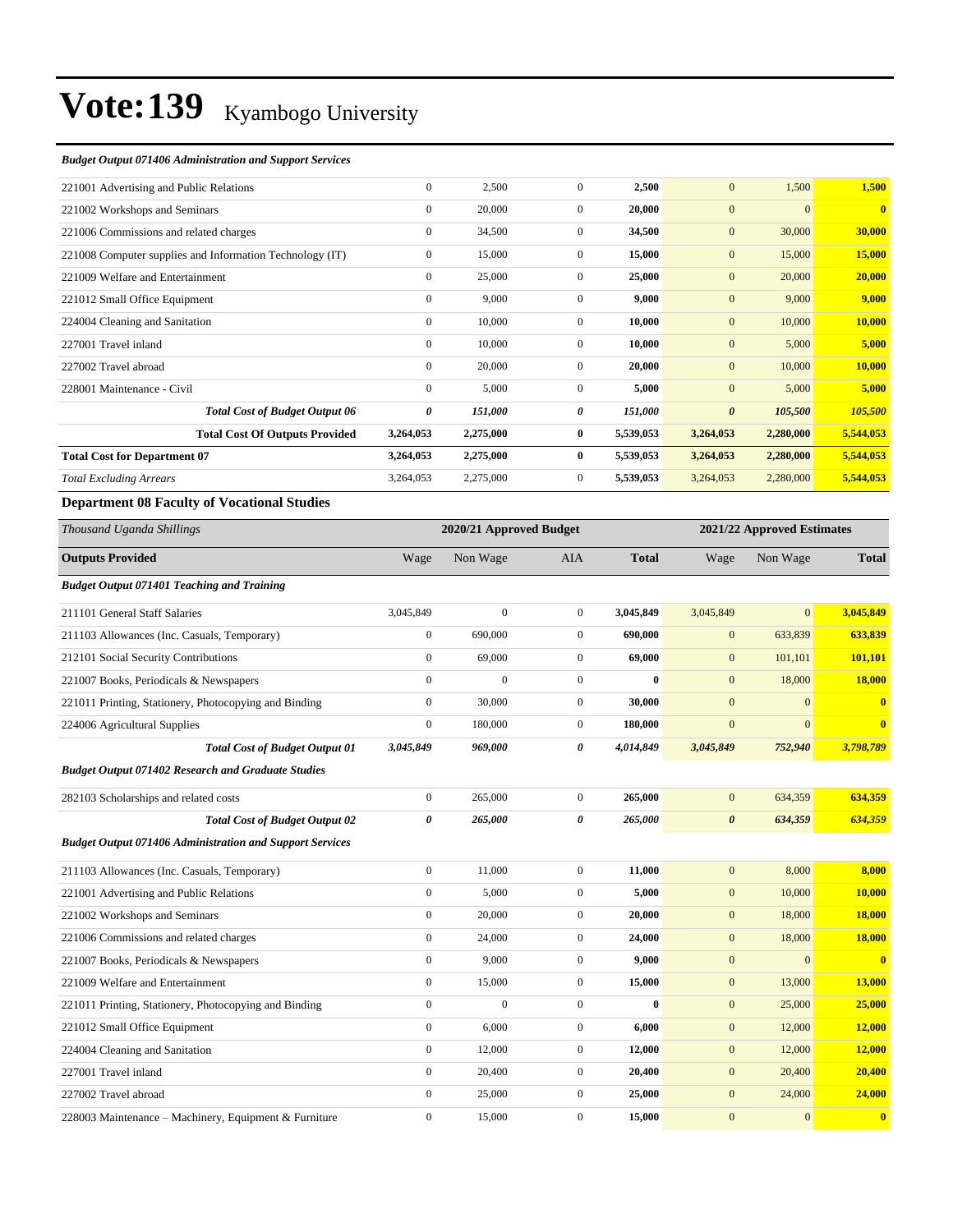| 228004 Maintenance – Other                                      | $\boldsymbol{0}$      | $\mathbf{0}$            | $\mathbf{0}$     | $\bf{0}$     | $\mathbf{0}$          | 52,255                     | 52,255       |
|-----------------------------------------------------------------|-----------------------|-------------------------|------------------|--------------|-----------------------|----------------------------|--------------|
| <b>Total Cost of Budget Output 06</b>                           | 0                     | 162,400                 | 0                | 162,400      | $\boldsymbol{\theta}$ | 212,655                    | 212,655      |
| <b>Total Cost Of Outputs Provided</b>                           | 3,045,849             | 1,396,400               | $\bf{0}$         | 4,442,249    | 3,045,849             | 1,599,955                  | 4,645,804    |
| <b>Total Cost for Department 08</b>                             | 3,045,849             | 1,396,400               | $\bf{0}$         | 4,442,249    | 3,045,849             | 1,599,955                  | 4,645,804    |
| <b>Total Excluding Arrears</b>                                  | 3,045,849             | 1,396,400               | $\boldsymbol{0}$ | 4,442,249    | 3,045,849             | 1,599,955                  | 4,645,804    |
| Department 09 Faculty of Special Needs and Rehabilitation       |                       |                         |                  |              |                       |                            |              |
| Thousand Uganda Shillings                                       |                       | 2020/21 Approved Budget |                  |              |                       | 2021/22 Approved Estimates |              |
| <b>Outputs Provided</b>                                         | Wage                  | Non Wage                | AIA              | <b>Total</b> | Wage                  | Non Wage                   | <b>Total</b> |
| <b>Budget Output 071401 Teaching and Training</b>               |                       |                         |                  |              |                       |                            |              |
| 211101 General Staff Salaries                                   | 2,203,876             | $\mathbf{0}$            | $\boldsymbol{0}$ | 2,203,876    | 2,203,876             | $\mathbf{0}$               | 2,203,876    |
| 211103 Allowances (Inc. Casuals, Temporary)                     | $\boldsymbol{0}$      | 610,743                 | $\mathbf{0}$     | 610,743      | $\boldsymbol{0}$      | 610,743                    | 610,743      |
| 212101 Social Security Contributions                            | $\boldsymbol{0}$      | $\boldsymbol{0}$        | $\boldsymbol{0}$ | $\bf{0}$     | $\mathbf{0}$          | 61,074                     | 61,074       |
| 212201 Social Security Contributions                            | $\boldsymbol{0}$      | 61,074                  | $\boldsymbol{0}$ | 61,074       | $\mathbf{0}$          | $\mathbf{0}$               | $\bf{0}$     |
| 221007 Books, Periodicals & Newspapers                          | $\boldsymbol{0}$      | 26,294                  | $\boldsymbol{0}$ | 26,294       | $\boldsymbol{0}$      | $\mathbf{0}$               | $\mathbf{0}$ |
| 221011 Printing, Stationery, Photocopying and Binding           | $\boldsymbol{0}$      | 6,000                   | $\boldsymbol{0}$ | 6,000        | $\mathbf{0}$          | 6,000                      | 6,000        |
| <b>Total Cost of Budget Output 01</b>                           | 2,203,876             | 704,111                 | 0                | 2,907,987    | 2,203,876             | 677,817                    | 2,881,693    |
| <b>Budget Output 071402 Research and Graduate Studies</b>       |                       |                         |                  |              |                       |                            |              |
| 282103 Scholarships and related costs                           | $\boldsymbol{0}$      | 191.987                 | $\boldsymbol{0}$ | 191,987      | $\mathbf{0}$          | 221,549                    | 221,549      |
| <b>Total Cost of Budget Output 02</b>                           | $\boldsymbol{\theta}$ | 191,987                 | 0                | 191,987      | $\boldsymbol{\theta}$ | 221,549                    | 221,549      |
| <b>Budget Output 071403 Outreach</b>                            |                       |                         |                  |              |                       |                            |              |
| 221002 Workshops and Seminars                                   | $\boldsymbol{0}$      | 20,092                  | $\mathbf{0}$     | 20,092       | $\boldsymbol{0}$      | 20,092                     | 20,092       |
| <b>Total Cost of Budget Output 03</b>                           | 0                     | 20,092                  | 0                | 20,092       | $\boldsymbol{\theta}$ | 20,092                     | 20,092       |
| <b>Budget Output 071406 Administration and Support Services</b> |                       |                         |                  |              |                       |                            |              |
| 221001 Advertising and Public Relations                         | $\boldsymbol{0}$      | 6,000                   | $\boldsymbol{0}$ | 6,000        | $\mathbf{0}$          | 6,000                      | 6,000        |
| 221006 Commissions and related charges                          | $\boldsymbol{0}$      | 12,000                  | $\mathbf{0}$     | 12,000       | $\boldsymbol{0}$      | 12,000                     | 12,000       |
| 221007 Books, Periodicals & Newspapers                          | $\boldsymbol{0}$      | 600                     | $\boldsymbol{0}$ | 600          | $\boldsymbol{0}$      | 600                        | 600          |
| 221008 Computer supplies and Information Technology (IT)        | $\boldsymbol{0}$      | 3,600                   | $\boldsymbol{0}$ | 3,600        | $\boldsymbol{0}$      | 3,600                      | 3,600        |
| 221009 Welfare and Entertainment                                | $\boldsymbol{0}$      | 6,000                   | $\boldsymbol{0}$ | 6,000        | $\mathbf{0}$          | 6,000                      | 6,000        |
| 221011 Printing, Stationery, Photocopying and Binding           | $\boldsymbol{0}$      | 6,000                   | $\boldsymbol{0}$ | 6,000        | $\boldsymbol{0}$      | 11,450                     | 11,450       |
| 221012 Small Office Equipment                                   | $\boldsymbol{0}$      | 5,450                   | $\boldsymbol{0}$ | 5,450        | $\boldsymbol{0}$      | $\boldsymbol{0}$           | $\bf{0}$     |
| 221014 Bank Charges and other Bank related costs                | $\boldsymbol{0}$      | 2,000                   | $\boldsymbol{0}$ | 2,000        | $\boldsymbol{0}$      | $\boldsymbol{0}$           | $\bf{0}$     |
| 224004 Cleaning and Sanitation                                  | $\boldsymbol{0}$      | 2,000                   | $\boldsymbol{0}$ | 2,000        | $\boldsymbol{0}$      | 2,000                      | 2,000        |
| 225001 Consultancy Services- Short term                         | $\boldsymbol{0}$      | 6,660                   | $\overline{0}$   | 6,660        | $\boldsymbol{0}$      | 6,660                      | 6,660        |
| 227001 Travel inland                                            | $\boldsymbol{0}$      | $\boldsymbol{0}$        | $\overline{0}$   | 0            | $\boldsymbol{0}$      | 10,000                     | 10,000       |
| 227002 Travel abroad                                            | $\boldsymbol{0}$      | 20,000                  | $\overline{0}$   | 20,000       | $\boldsymbol{0}$      | $\boldsymbol{0}$           | $\mathbf{0}$ |
| 228003 Maintenance - Machinery, Equipment & Furniture           | $\boldsymbol{0}$      | 4,000                   | $\overline{0}$   | 4,000        | $\mathbf{0}$          | 12,000                     | 12,000       |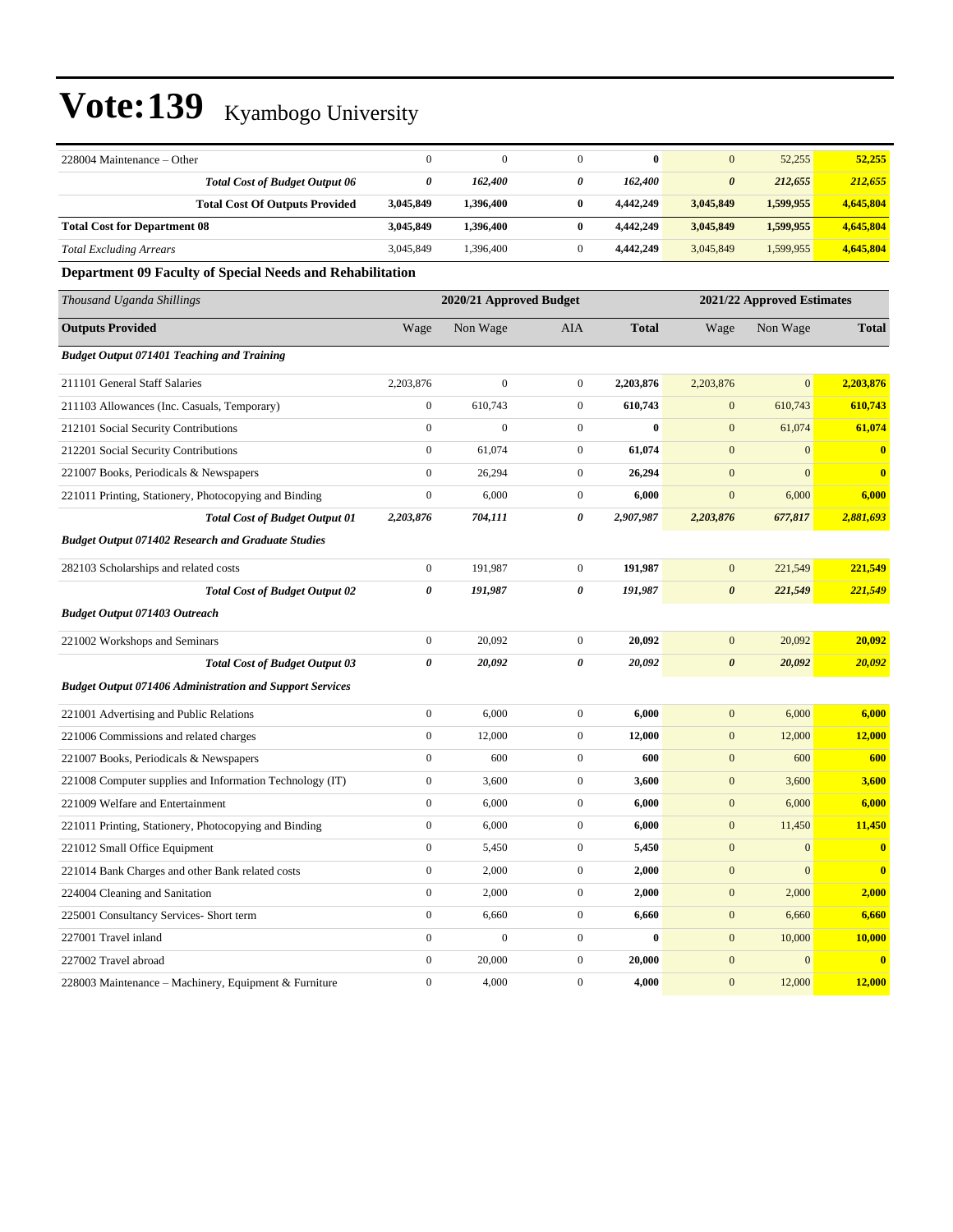| 228004 Maintenance - Other                                      | $\boldsymbol{0}$ | 6,000                   | $\boldsymbol{0}$ | 6,000            | $\mathbf{0}$          | 6,000                      | 6,000         |
|-----------------------------------------------------------------|------------------|-------------------------|------------------|------------------|-----------------------|----------------------------|---------------|
| <b>Total Cost of Budget Output 06</b>                           | $\pmb{\theta}$   | 80,310                  | 0                | 80,310           | $\pmb{\theta}$        | 76,310                     | 76,310        |
| <b>Total Cost Of Outputs Provided</b>                           | 2,203,876        | 996,500                 | $\bf{0}$         | 3,200,376        | 2,203,876             | 995,768                    | 3,199,644     |
| <b>Total Cost for Department 09</b>                             | 2,203,876        | 996,500                 | $\bf{0}$         | 3,200,376        | 2,203,876             | 995,768                    | 3,199,644     |
| <b>Total Excluding Arrears</b>                                  | 2,203,876        | 996,500                 | $\mathbf{0}$     | 3,200,376        | 2,203,876             | 995,768                    | 3,199,644     |
| <b>Department 10 Graduate School</b>                            |                  |                         |                  |                  |                       |                            |               |
| Thousand Uganda Shillings                                       |                  | 2020/21 Approved Budget |                  |                  |                       | 2021/22 Approved Estimates |               |
| <b>Outputs Provided</b>                                         | Wage             | Non Wage                | <b>AIA</b>       | <b>Total</b>     | Wage                  | Non Wage                   | <b>Total</b>  |
| <b>Budget Output 071401 Teaching and Training</b>               |                  |                         |                  |                  |                       |                            |               |
| 211103 Allowances (Inc. Casuals, Temporary)                     | $\boldsymbol{0}$ | 180,244                 | $\boldsymbol{0}$ | 180,244          | $\mathbf{0}$          | 73,276                     | 73,276        |
| 212101 Social Security Contributions                            | $\boldsymbol{0}$ | $\boldsymbol{0}$        | $\mathbf{0}$     | $\bf{0}$         | $\mathbf{0}$          | 10,000                     | 10,000        |
| 221002 Workshops and Seminars                                   | $\boldsymbol{0}$ | $\boldsymbol{0}$        | $\mathbf{0}$     | $\bf{0}$         | $\mathbf{0}$          | 38,128                     | 38,128        |
| 221011 Printing, Stationery, Photocopying and Binding           | $\boldsymbol{0}$ | $\overline{0}$          | $\boldsymbol{0}$ | $\bf{0}$         | $\boldsymbol{0}$      | 15,600                     | <b>15,600</b> |
| <b>Total Cost of Budget Output 01</b>                           | 0                | 180,244                 | 0                | 180,244          | $\boldsymbol{\theta}$ | 137,004                    | 137,004       |
| <b>Budget Output 071402 Research and Graduate Studies</b>       |                  |                         |                  |                  |                       |                            |               |
| 282103 Scholarships and related costs                           | $\boldsymbol{0}$ | 467,860                 | $\boldsymbol{0}$ | 467,860          | $\boldsymbol{0}$      | 600,000                    | 600,000       |
| <b>Total Cost of Budget Output 02</b>                           | 0                | 467,860                 | $\pmb{\theta}$   | 467,860          | $\pmb{\theta}$        | 600,000                    | 600,000       |
| <b>Budget Output 071406 Administration and Support Services</b> |                  |                         |                  |                  |                       |                            |               |
| 221001 Advertising and Public Relations                         | $\boldsymbol{0}$ | 16,000                  | $\mathbf{0}$     | 16,000           | $\mathbf{0}$          | 16,000                     | 16,000        |
| 221002 Workshops and Seminars                                   | $\boldsymbol{0}$ | 40,000                  | $\mathbf{0}$     | 40,000           | $\mathbf{0}$          | 38,128                     | 38,128        |
| 221003 Staff Training                                           | $\boldsymbol{0}$ | $\mathbf{0}$            | $\boldsymbol{0}$ | $\bf{0}$         | $\mathbf{0}$          | 14,000                     | 14,000        |
| 221006 Commissions and related charges                          | $\boldsymbol{0}$ | 12,042                  | $\boldsymbol{0}$ | 12,042           | $\mathbf{0}$          | 5,000                      | 5,000         |
| 221007 Books, Periodicals & Newspapers                          | $\boldsymbol{0}$ | $\boldsymbol{0}$        | $\boldsymbol{0}$ | $\boldsymbol{0}$ | $\boldsymbol{0}$      | 12,000                     | 12,000        |
| 221008 Computer supplies and Information Technology (IT)        | $\boldsymbol{0}$ | 3,800                   | $\mathbf{0}$     | 3,800            | $\mathbf{0}$          | 3,800                      | 3,800         |
| 221009 Welfare and Entertainment                                | $\boldsymbol{0}$ | 7,856                   | $\mathbf{0}$     | 7,856            | $\boldsymbol{0}$      | 5,000                      | 5,000         |
| 221010 Special Meals and Drinks                                 | $\boldsymbol{0}$ | 10,740                  | $\boldsymbol{0}$ | 10,740           | $\mathbf{0}$          | 12,740                     | 12,740        |
| 221012 Small Office Equipment                                   | $\boldsymbol{0}$ | 16,000                  | $\boldsymbol{0}$ | 16,000           | $\mathbf{0}$          | 12,000                     | 12,000        |
| 222001 Telecommunications                                       | $\boldsymbol{0}$ | $\boldsymbol{0}$        | $\mathbf{0}$     | $\bf{0}$         | $\mathbf{0}$          | 2,000                      | 2,000         |
| 222002 Postage and Courier                                      | $\boldsymbol{0}$ | $\boldsymbol{0}$        | $\boldsymbol{0}$ | $\bf{0}$         | $\mathbf{0}$          | 2,000                      | 2,000         |
| 224004 Cleaning and Sanitation                                  | $\boldsymbol{0}$ | 2,000                   | $\overline{0}$   | 2,000            | $\boldsymbol{0}$      | 2,500                      | 2,500         |
| 227001 Travel inland                                            | $\boldsymbol{0}$ | 3,900                   | $\boldsymbol{0}$ | 3,900            | $\boldsymbol{0}$      | 2,900                      | 2,900         |
| 227002 Travel abroad                                            | $\boldsymbol{0}$ | 38,000                  | $\boldsymbol{0}$ | 38,000           | $\boldsymbol{0}$      | 28,000                     | 28,000        |
| 227003 Carriage, Haulage, Freight and transport hire            | $\boldsymbol{0}$ | $\boldsymbol{0}$        | $\mathbf{0}$     | $\bf{0}$         | $\boldsymbol{0}$      | 4,000                      | 4,000         |
| 228003 Maintenance - Machinery, Equipment & Furniture           | $\boldsymbol{0}$ | 40,000                  | $\boldsymbol{0}$ | 40,000           | $\boldsymbol{0}$      | 4,000                      | 4,000         |
| <b>Total Cost of Budget Output 06</b>                           | $\pmb{\theta}$   | 190,338                 | 0                | 190,338          | $\pmb{\theta}$        | 164,068                    | 164,068       |
| <b>Total Cost Of Outputs Provided</b>                           | $\bf{0}$         | 838,442                 | $\bf{0}$         | 838,442          | $\pmb{0}$             | 901,072                    | 901,072       |
| <b>Total Cost for Department 10</b>                             | $\bf{0}$         | 838,442                 | $\bf{0}$         | 838,442          | $\bf{0}$              | 901,072                    | 901,072       |
| <b>Total Excluding Arrears</b>                                  | $\boldsymbol{0}$ | 838,442                 | $\boldsymbol{0}$ | 838,442          | $\boldsymbol{0}$      | 901,072                    | 901,072       |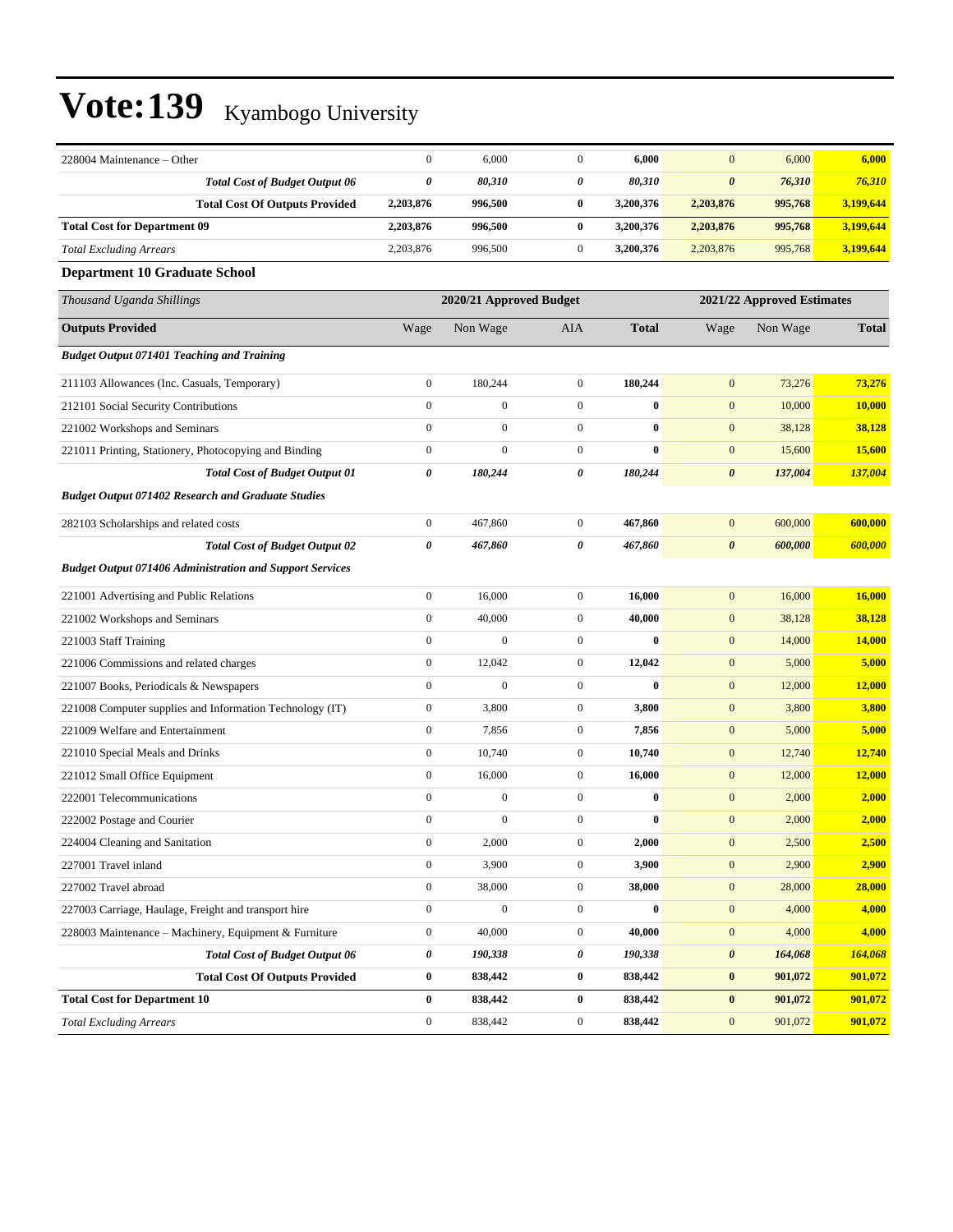### **Department 11 Affiliations & Extensions**

| Thousand Uganda Shillings                                       |                  | 2020/21 Approved Budget |                  |              | 2021/22 Approved Estimates |                            |                         |  |
|-----------------------------------------------------------------|------------------|-------------------------|------------------|--------------|----------------------------|----------------------------|-------------------------|--|
| <b>Outputs Provided</b>                                         | Wage             | Non Wage                | AIA              | <b>Total</b> | Wage                       | Non Wage                   | <b>Total</b>            |  |
| <b>Budget Output 071401 Teaching and Training</b>               |                  |                         |                  |              |                            |                            |                         |  |
| 221011 Printing, Stationery, Photocopying and Binding           | $\boldsymbol{0}$ | 668,152                 | $\mathbf{0}$     | 668,152      | $\mathbf{0}$               | 368,153                    | 368,153                 |  |
| <b>Total Cost of Budget Output 01</b>                           | 0                | 668,152                 | 0                | 668,152      | $\boldsymbol{\theta}$      | 368,153                    | 368,153                 |  |
| <b>Budget Output 071402 Research and Graduate Studies</b>       |                  |                         |                  |              |                            |                            |                         |  |
| 282103 Scholarships and related costs                           | $\boldsymbol{0}$ | 1,634,791               | $\boldsymbol{0}$ | 1,634,791    | $\boldsymbol{0}$           | 1,648,017                  | 1,648,017               |  |
| <b>Total Cost of Budget Output 02</b>                           | 0                | 1,634,791               | 0                | 1,634,791    | $\boldsymbol{\theta}$      | 1,648,017                  | 1,648,017               |  |
| <b>Budget Output 071406 Administration and Support Services</b> |                  |                         |                  |              |                            |                            |                         |  |
| 221006 Commissions and related charges                          | $\boldsymbol{0}$ | 37,034                  | $\overline{0}$   | 37,034       | $\mathbf{0}$               | 27,034                     | 27,034                  |  |
| 224004 Cleaning and Sanitation                                  | $\boldsymbol{0}$ | 3,000                   | $\mathbf{0}$     | 3,000        | $\mathbf{0}$               | 3,000                      | 3,000                   |  |
| 227001 Travel inland                                            | $\boldsymbol{0}$ | 126,543                 | $\mathbf{0}$     | 126,543      | $\mathbf{0}$               | 131,316                    | 131,316                 |  |
| 228002 Maintenance - Vehicles                                   | $\boldsymbol{0}$ | 3,000                   | $\mathbf{0}$     | 3,000        | $\mathbf{0}$               | $\mathbf{0}$               | $\bf{0}$                |  |
| 228003 Maintenance – Machinery, Equipment & Furniture           | $\boldsymbol{0}$ | 7,000                   | $\mathbf{0}$     | 7,000        | $\mathbf{0}$               | 5,000                      | 5,000                   |  |
| 228004 Maintenance - Other                                      | $\boldsymbol{0}$ | 3,000                   | $\mathbf{0}$     | 3,000        | $\mathbf{0}$               | $\mathbf{0}$               | $\overline{\mathbf{0}}$ |  |
| <b>Total Cost of Budget Output 06</b>                           | 0                | 179,577                 | 0                | 179,577      | $\boldsymbol{\theta}$      | 166,350                    | 166,350                 |  |
| <b>Total Cost Of Outputs Provided</b>                           | $\bf{0}$         | 2,482,520               | $\bf{0}$         | 2,482,520    | $\bf{0}$                   | 2,182,520                  | 2,182,520               |  |
| <b>Total Cost for Department 11</b>                             | $\bf{0}$         | 2,482,520               | $\bf{0}$         | 2,482,520    | $\bf{0}$                   | 2,182,520                  | 2,182,520               |  |
| <b>Total Excluding Arrears</b>                                  | $\boldsymbol{0}$ | 2,482,520               | $\mathbf{0}$     | 2,482,520    | $\mathbf{0}$               | 2,182,520                  | 2,182,520               |  |
| Department 12 ODEL (Distance e-learning)                        |                  |                         |                  |              |                            |                            |                         |  |
| Thousand Uganda Shillings                                       |                  | 2020/21 Approved Budget |                  |              |                            | 2021/22 Approved Estimates |                         |  |
| <b>Outputs Provided</b>                                         | Wage             | Non Wage                | AIA              | <b>Total</b> | Wage                       | Non Wage                   | <b>Total</b>            |  |
| <b>Budget Output 071401 Teaching and Training</b>               |                  |                         |                  |              |                            |                            |                         |  |
| 211103 Allowances (Inc. Casuals, Temporary)                     | $\boldsymbol{0}$ | 64,523                  | $\boldsymbol{0}$ | 64,523       | $\boldsymbol{0}$           | 64,523                     | 64,523                  |  |
| 212101 Social Security Contributions                            | $\boldsymbol{0}$ | 8,400                   | $\mathbf{0}$     | 8,400        | $\mathbf{0}$               | 8,400                      | 8,400                   |  |
| 221002 Workshops and Seminars                                   | $\boldsymbol{0}$ | 5,555                   | $\mathbf{0}$     | 5,555        | $\mathbf{0}$               | 5,555                      | 5,555                   |  |
| 221011 Printing, Stationery, Photocopying and Binding           | $\boldsymbol{0}$ | 9,000                   | $\mathbf{0}$     | 9,000        | $\mathbf{0}$               | 9,000                      | 9,000                   |  |
| 224006 Agricultural Supplies                                    | $\boldsymbol{0}$ | 5,555                   | $\boldsymbol{0}$ | 5,555        | $\mathbf{0}$               | $\mathbf{0}$               | $\mathbf{0}$            |  |
| <b>Total Cost of Budget Output 01</b>                           | 0                | 93,034                  | 0                | 93,034       | 0                          | 87,478                     | 87,478                  |  |
| <b>Budget Output 071402 Research and Graduate Studies</b>       |                  |                         |                  |              |                            |                            |                         |  |
| 282103 Scholarships and related costs                           | $\boldsymbol{0}$ | $\boldsymbol{0}$        | $\overline{0}$   | $\bf{0}$     | $\boldsymbol{0}$           | 5,555                      | 5,555                   |  |
| <b>Total Cost of Budget Output 02</b>                           | 0                | 0                       | 0                | 0            | $\boldsymbol{\theta}$      | 5,555                      | 5,555                   |  |
| <b>Budget Output 071406 Administration and Support Services</b> |                  |                         |                  |              |                            |                            |                         |  |
| 221008 Computer supplies and Information Technology (IT)        | $\boldsymbol{0}$ | 10,000                  | $\boldsymbol{0}$ | 10,000       | $\boldsymbol{0}$           | 10,000                     | 10,000                  |  |
| 221009 Welfare and Entertainment                                | $\boldsymbol{0}$ | 4,966                   | $\boldsymbol{0}$ | 4,966        | $\mathbf{0}$               | 4,966                      | 4,966                   |  |
| 221012 Small Office Equipment                                   | $\boldsymbol{0}$ | 6,000                   | $\boldsymbol{0}$ | 6,000        | $\mathbf{0}$               | 6,000                      | 6,000                   |  |
| 224004 Cleaning and Sanitation                                  | $\boldsymbol{0}$ | 6,000                   | $\boldsymbol{0}$ | 6,000        | $\boldsymbol{0}$           | 6,000                      | 6,000                   |  |
| <b>Total Cost of Budget Output 06</b>                           | 0                | 26,966                  | 0                | 26,966       | $\boldsymbol{\theta}$      | 26,966                     | 26,966                  |  |
| <b>Total Cost Of Outputs Provided</b>                           | $\pmb{0}$        | 120,000                 | $\bf{0}$         | 120,000      | $\boldsymbol{0}$           | 120,000                    | 120,000                 |  |
| <b>Total Cost for Department 12</b>                             | $\bf{0}$         | 120,000                 | $\bf{0}$         | 120,000      | $\bf{0}$                   | 120,000                    | 120,000                 |  |
|                                                                 |                  |                         |                  |              |                            |                            |                         |  |